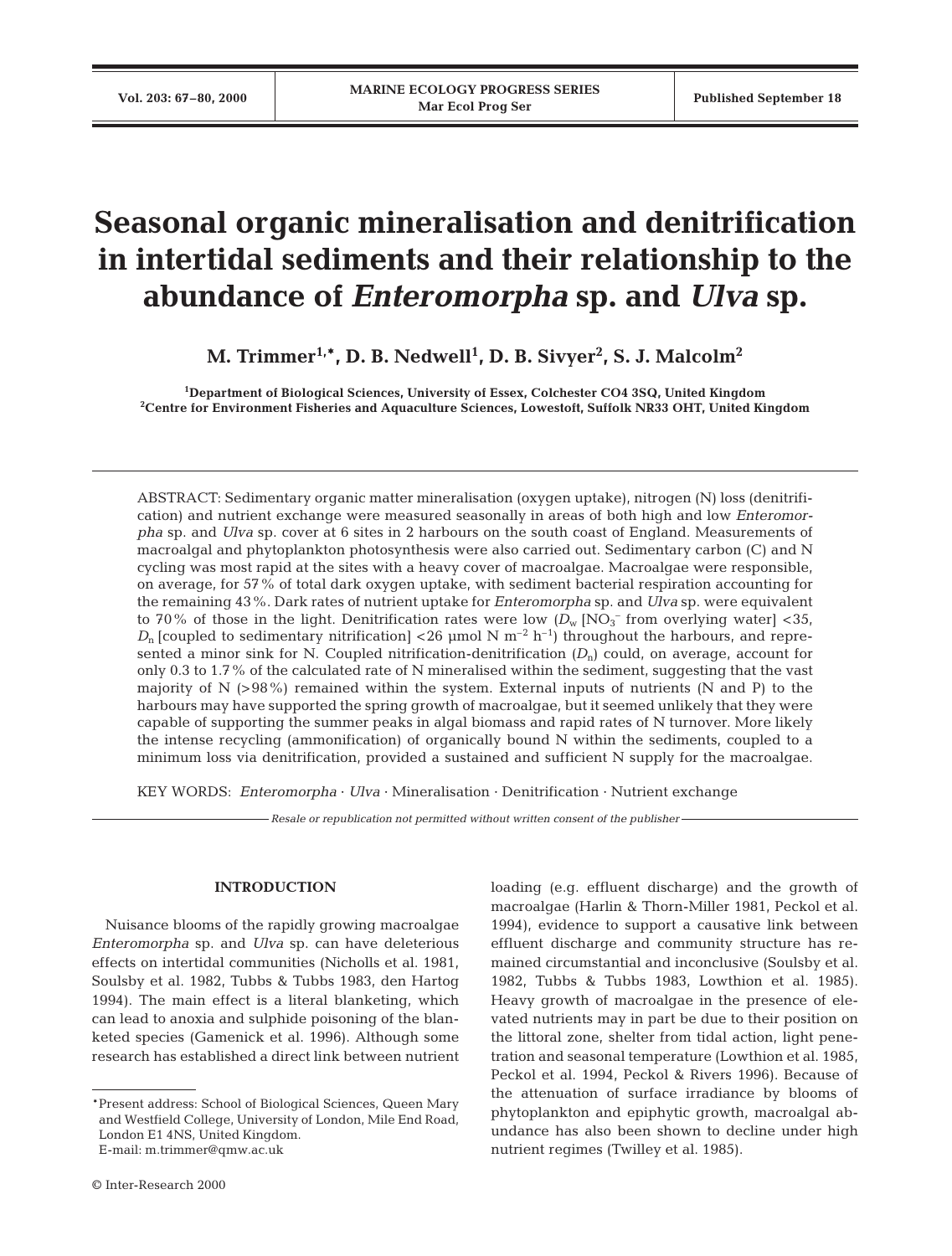The dominance of the ephemeral macroalgae *Enteromorpha* sp. and *Ulva* sp. over other benthic macrophytes may in part be due to their rapid rates of growth under nutrient enrichment (Pedersen & Borum 1997). The resultant shading from this opportunistic growth of ephemeral macroalgae further suppresses slowgrowing benthic macrophytes. Risgaard-Petersen et al. (1998) reported that the uptake of  $NO<sub>3</sub><sup>-</sup>$  and  $NH<sub>4</sub><sup>+</sup>$  by *Zostera marina* was light-dependent, with uptake rates for  $NO<sub>3</sub><sup>-</sup>$  being diminished by a factor of 6 in the dark. *Enteromorpha* sp. and *Ulva* sp. achieve their peaks in biomass towards the height of summer, when coastal concentrations of dissolved inorganic nitrogen (DIN) are usually low, but because of their low N storage capacity, these ephemeral macroalgae require a continuously high supply of N to maintain their dominance (Pedersen & Borum 1997). This suggests that alternative supplies of N are available to maintain the summer growth of *Enteromorpha* sp. and *Ulva* sp. seen in some coastal regions. The role of sedimentary mineralisation as a potential source of N for *Enteromorpha* sp. and *Ulva* sp. is largely unknown.

The aims of the current study were to investigate the importance of sedimentary nutrient recycling to the seasonal abundance of *Enteromorpha* sp. and *Ulva* sp. and the effect of light availability on nutrient uptake in areas recognised as suffering from 'nuisance blooms' of these particular macroalgae. In this paper we describe one of the first integrated studies of its kind, combining measurements of sedimentary organic mineralisation, nitrogen loss (denitrification) and nutrient exchange in areas of both high and low macroalgal cover.

## **MATERIALS AND METHODS**

**Sample sites and sediment characteristics.** Langstone and Chichester Harbours are tidal inlets on the south coast of England, covering an area of 19 and 36 km<sup>2</sup>, respectively, of which approx.  $\frac{3}{4}$  is intertidal. Each of the harbours is connected to the eastern part of the Solent via a narrow channel (Fig. 1). The intertidal areas of both harbours support significant growths of *Enteromorpha* sp. and *Ulva* sp. There has been a reported increase (Lowthion et al. 1985) in nutrient loads and areas covered by the algae in Langstone Harbour between the 1950s and the 1970s.

Six sites (1, 2, 4, 5, 7, 8) were used. Site 1 (Fig. 1) is in an area of relict salt marsh, and was completely covered by *Enteromorpha* sp. and *Ulva* sp. (3 to 5 cm thick at low tide) during the summer. Site 2 is located at the fringes of Site 1, with 40 to 50% macroalgal cover in the summer. However, sediment sampling was carried out in an area of bare sediment. The area at Site 2 was also visibly colonised by benthic diatoms during the winter and spring. Site 4 had dense but patchy macroalgal cover in the summer, dominated by *Enteromorpha* sp. with small patches of a filamentous red algae. Macroalgal cover at Site 4 had declined by the autumn, was down to 5–10% by the winter, and did not return in the spring. Site 7 had no macroalgal cover, but the area was visibly colonised by benthic diatoms during the winter and spring. Sites 5 and 8 were both in Chichester Harbour, with heavy algal cover similar to that at Site 1. Site 5 was at the edge of a *Spartina* sp. bed, and Site 8 within a relict salt marsh in an enclosed bay.



Fig. 1. Sample-site locations in Langstone and Chichester Harbours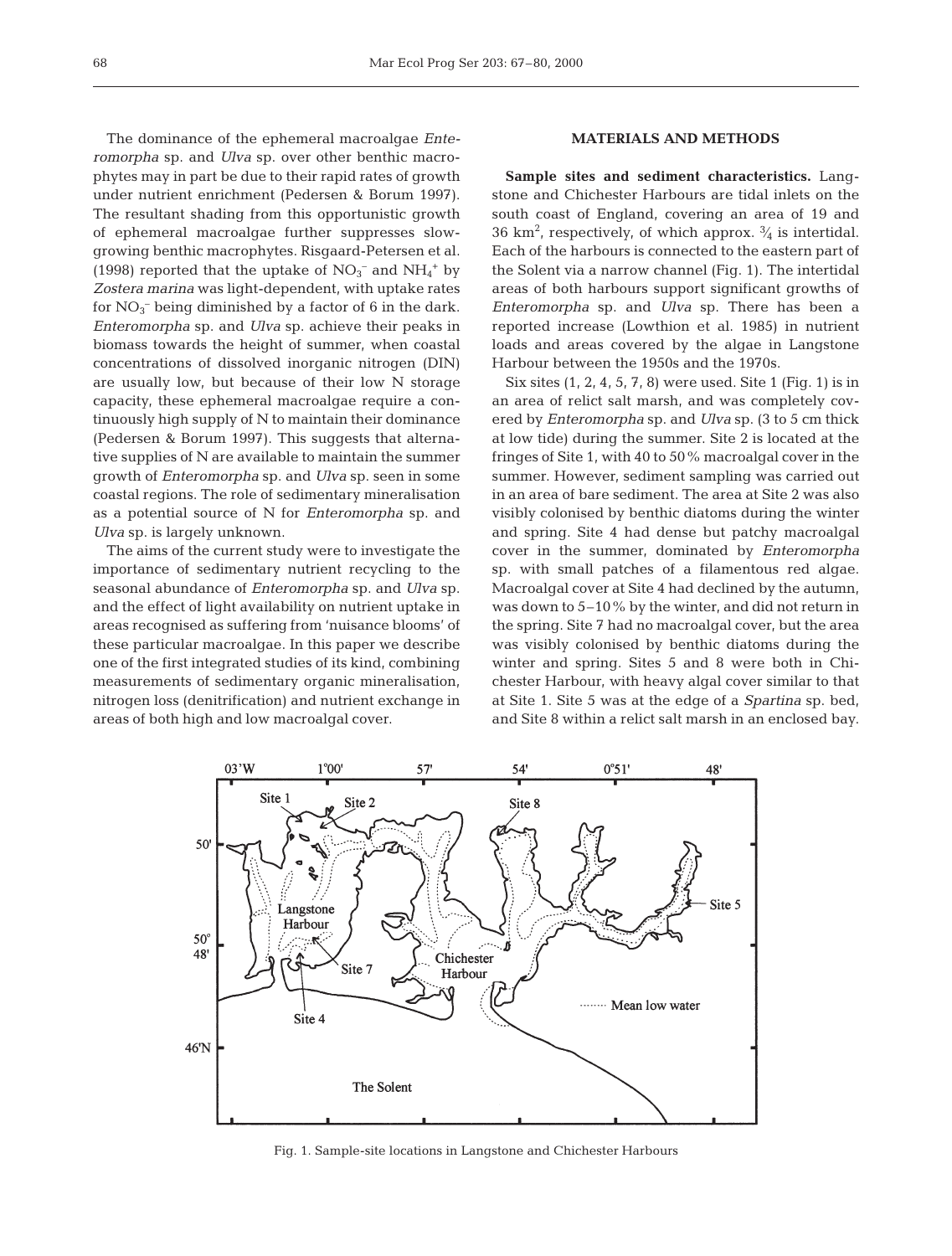**Particle size distribution.** Particle size distribution was determined once at each site using single sediment cores (30 cm  $\times$  6 cm i.d.) to a depth of at least 15 cm. The cores were extruded and sliced at 1 cm intervals down to 15 cm. Each 1 cm slice was re-suspended in deionised water using an ultrasonic water bath and wet-sieved through a range of stainless steel meshes (2000, 1000, 500, 250, 125 and 63 µm pore sizes), collected, re-dried and each fraction weighed. Each particle size was expressed as a percentage of the total dry weight.

**Porosity, sedimentary and macroalgal organic carbon and total nitrogen content.** Single sediment cores (as for particle size distribution) were taken at each site on each occasion. Each core was extruded and sliced at 1 cm intervals down to 10 cm, wet-weighed, freeze dried and re-weighed to determine porosity. Sub-samples of each 1 cm fraction were then sieved (500 µm) to remove large shell fragments and small stones, and ground until they would pass through a 63 µm mesh sieve. Preserved samples of macroalgae were rinsed in ultra-high-purity water (UHP) to remove extracellular salt, and oven-dried at 105°C to constant weight. Subsamples of both sediment and algae were homogenised with hydrochloric acid (1 M) to remove trace carbonate, and after re-drying to a constant weight (Hedges & Stern 1984) sub-samples (20 mg) were analysed for their organic C and total N contents with a CHN analyser (Model 2400, Perkin-Elmer Ltd, Norwalk, CT, USA) calibrated with standard acetanilide (71.09% C, 10.36% N).

**Sedimentary sulphide concentrations.** Duplicate sediment cores (0 to 5 cm depth) were collected from each of the 6 sites during spring (April 1996) using truncated hypodermic syringes (20 ml), sealed with a Suba-seal and frozen at –20°C. The frozen sediment cores were extruded into digestion vessels flushed with oxygen-free nitrogen (OFN) containing 6 g tin metal and 20 ml degassed UHP water, and the sediment was allowed to defrost. After thawing, the OFM stream flushed any free sulphide (assumed to be  $\Sigma$  H<sub>2</sub>S  $+$  HS<sup>-</sup> + S<sup>2-</sup>) into 2 serial zinc acetate traps (each 40 ml of 1% w/v). After 30 min gassing, the traps were replaced and the acid-volatile sulphide (AVS, i.e. FeS iron-monosulphide) and tin-reducible sulphides (TRS, i.e.  $FeS<sub>2</sub>$  pyrite) were recovered from the sediment by the further addition of stannous chloride solution (30 ml 20% w/v in 6 M HCl) with heating at  $98^{\circ}$ C for a further 30 min (Nedwell & Trimmer 1996). The concentration of sulphide recovered in each fraction was measured using the methylene blue method (American Public Health Association 1976).

**Sedimentary concentrations of nitrous oxide.** Three sediment cores (~10 cm deep) and the overlying water (~100 ml) were collected at low tide (in ~30 cm deep water) from each site on each occasion using small Perspex core tubes (20 cm long  $\times$  3.4 cm i.d.) and rubber bungs. Water column and air samples (20 ml) were also collected using serum bottles with butyl stoppers. On return to the laboratory, a slurry of sediment and overlying water was prepared by gentle stirring of the sediment cores. A slurry sample (20 ml) was carefully drawn off into an Exetainer (12 ml Labco Ltd, High Wycombe, UK) containing  $ZnCl<sub>2</sub>$  solution (500 µl, 25%) w/v) and sealed. After shaking and equilibrating to room temperature, gas samples (0.2 ml) were removed from the headspace of each sample using a gas-tight syringe (Dynatech, Precision Sampling Corporation, Louisiana, USA) and injected into a gas chromatograph (Shimadzu GC 14A, Dyson Instruments, Washington, UK) equipped with a  $^{63}$ Ni electron-capture detector. Gases were separated on a glass column (4 m  $\times$  2 mm) packed with Porapak Q 60-80 at 25 $^{\circ}$ C. The detection limit for  $N_2O$  was 55 ppb and was linear up to  $10<sup>7</sup>$  ppb. Peak areas of samples were compared to those of known standards. The *in situ* air-equilibration concentrations were calculated according to Weiss & Price (1980).

**Temperature.** Temperatures were measured with a mercury thermometer inserted into the surface sediment layer.

**Water-column nutrients and salinity.** Site water (40 l) was collected from each site just prior to tidal exposure at low tide using plastic containers  $(4 \times 10)$ . Sub-samples (10 ml) were filtered (0.2 µm, Minisart Plus™, Sartorius UK Ltd), preserved with mercuric chloride solution (100 µl,  $0.2\%$  w/v, Kirkwood 1992) and subsequently analysed for  $NO_3^-$ ,  $NO_2^-$ ,  $NH_4^+$  and PO4 3– using a continuous-flow autoanalyser (Skalar, SA4000, Breda, The Netherlands) according to Kirkwood (1996). Additional sub-samples (200 ml) were collected for salinity determinations and analysed using a salinometer (Autosal, Guildline, USA).

**Nutrient exchange across sediment-water interface.** Six sediment cores (~20 cm deep, with macroalgae if present *in situ*) and overlying water (~500 ml) were collected from each site at low tide (in ~30 cm of water) using Perspex tubes (30 cm long  $\times$  10 cm i.d.) sealed at the bottom with an adjustable piston, and carefully transported back to the laboratory  $(<1$  h). The sediment height was re-adjusted in the core tube and the overlying water volume was carefully made up to 750 ml with site water; the tube was then capped. Three sediment cores were wrapped in silver foil as dark controls. Tubes containing site water only (1 l), with and without silver foil, were also prepared as water-column controls. The core samples were then incubated at *in situ* temperature in a water bath under 2 (500 W) halogen lamps (~400 µmol  $\mathrm{m}^{-2}$  s<sup>-1</sup>), which is saturating irradiance for both *Enteromorpha* sp. and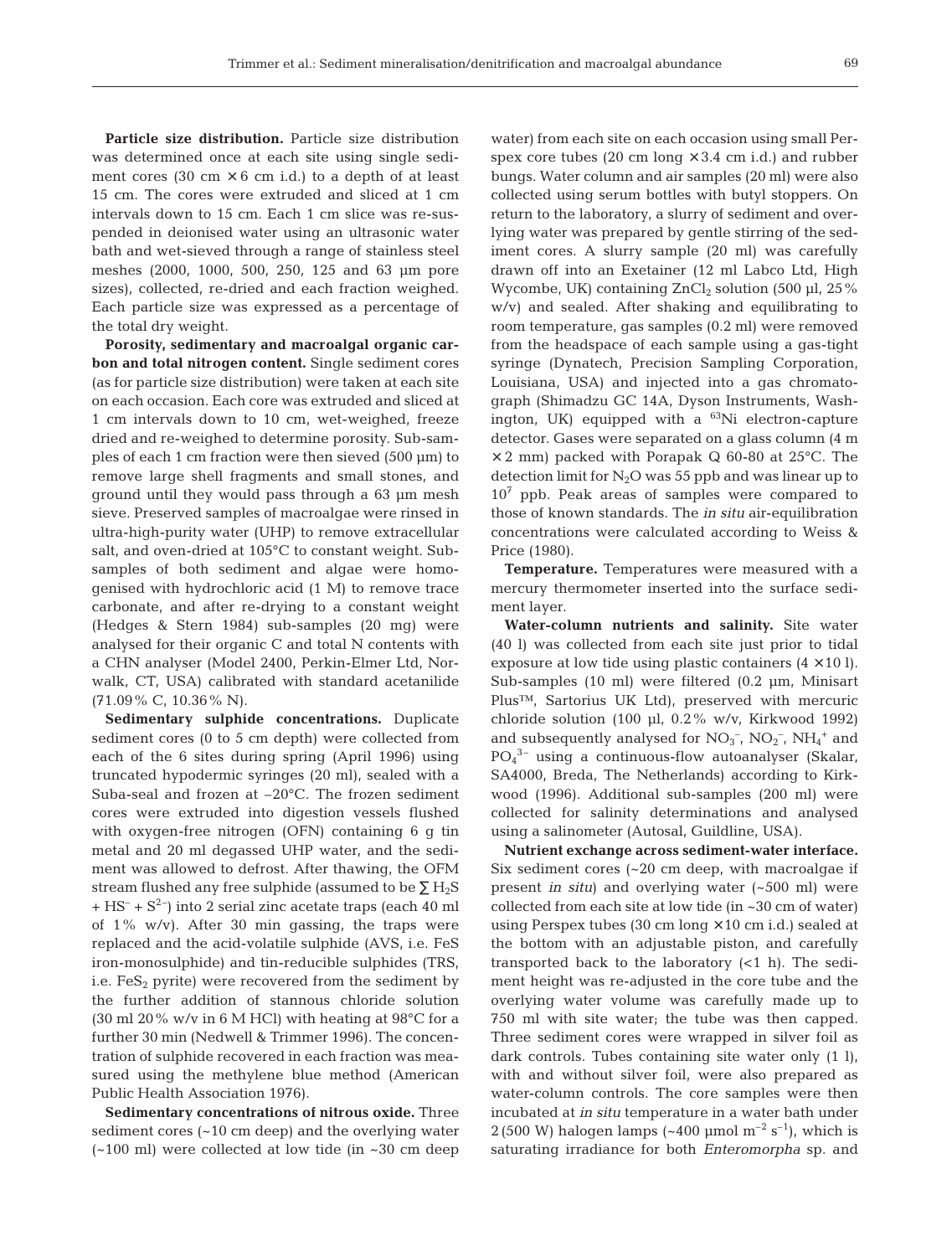*Ulva* sp. (Kirk 1983). After 0.5 h settling and equilibration with gentle aeration of the overlying water, a midwater sample (10 ml) was withdrawn through the cap using thin tubing and a syringe, filtered, and fixed (as above). Subsequent water samples were taken every 2 h for 6 h, and a final sample after 24 h.

**Oxygen uptake and production.** Triplicate sediment cores (~20 cm deep, with algal biomass if present) and overlying water  $(-1)$  were collected from each of the 6 sites at low tide with Perspex core tubes (65 cm long  $\times$ 8 cm i.d.) each sealed at the bottom with a silicon rubber bung. The tubes were capped to reduce movement in the overlying water and to keep perturbation of the surface sediment to a minimum during their transport back to the laboratory  $(<1 h)$ . The water column was then gently re-aerated immediately on return to the laboratory and the oxygen saturation was checked with a calibrated dissolved oxygen electrode. Sediment-water oxygen-uptake rates were measured with dissolved oxygen electrodes and data-logging equipment as described by Nedwell & Trimmer (1996).

Triplicate measurements of oxygen uptake or production were made in the dark and light (~400 µmol  $m^{-2}$  s<sup>-1</sup>) for the sediment-water, with and without macroalgae present; and for site water alone with and without macroalgae present. Measurements were made in the summer at Sites 4 and 5 for the macroalgae and sediment combined. The experiments were repeated for combined and separate samples of sediment and macroalgae during the autumn and spring, where there was substantial cover of both *Enteromorpha* sp. and *Ulva* sp. In the case of the sediment covered with algae, measurements were made with the algae in place and then repeated once the algae had been removed carefully with tweezers. In order to measure oxygen exchange arising solely from the macroalgal mat, triplicate sub-samples of macroalgae were taken and incubated at *in situ* temperature in site water contained in sealed Perspex chambers (500 ml), and the uptake or production of oxygen was measured in the dark and light  $(-400 \text{ \mu mol m}^{-2} \text{ s}^{-1})$ . The sampled algae was then weighed, dried to a constant dry weight in an oven at 105°C, and re-weighed. The total biomass of algae in the macroalgal mats on the sediment surface was calculated from the wet weight of sub-samples taken from known areas of sediment.

**Denitrification.** Denitrification rates were measured using the  ${}^{15}NO_3^-$  isotope-pairing technique of Nielsen (1992). Nine small sediment cores (~10 cm deep) and the overlying water (~100 ml) were collected at low tide (in ~30 cm of water) using small Perspex core tubes (20 cm long  $\times$  3.4 cm i.d.) and rubber bungs. At sites with macroalgal cover, cores were taken from small patches of bare sediment. Cores were collected from Sites 1 and 4 during August 1995 and from all 6

sites during November 1995 and January and April 1996. Denitrification was measured at an enrichment of 30  $\mu$ M  $\rm{^{15}NO_3^-}$  (Rysgaard et al. 1995).

### **RESULTS**

### **Sediment characteristics**

# Grain size, porosity, organic C, total N and temperature

The top 5 cm of sediments were dominated by silt and clay particles (<63 µm, Wentworth scale of particle distribution; Tait 1981) at Sites 1, 5 and 8, very fine sands  $\left($  <125 µm) at Sites 2 and 7 and fine sands (<250 µm) at Site 4 (Table 1). Porosity decreased with depth from 0 to 5 cm during summer and autumn, but was more uniform during winter and spring (Table 1). There was a clear pattern of increasing atomic C:N ratio of organic matter with depth (0 to 5 cm) during summer and spring, but the pattern was less clear at other times of the year (Table 1). There was a significant positive correlation  $(p < 0.0001)$  between sediment porosity and sediment organic C content, suggesting that the muddier sites contained significantly higher amounts of organic C than the sandier sites. The temperature of the surface sediment peaked at 21°C in August and reached a minimum of 2 to 3°C in January.

### Sedimentary sulphide concentrations

The total reduced inorganic sulphur (TRIS) pool (Table 2) ranged from  $69 \text{ \mu}$  mol S  $\text{cm}^{-3}$  at Site 7 to 214 µmol S cm–3 at Site 8. Free sulphide, on average, made up  $< 0.2\%$  of the total TRIS pool. The surfacesediment porosity (Table 1) could be used to calculate the pore-water concentrations of free sulphide, which ranged from 123 µM at Site 5 to 385 µM at Site 4 (Table 2).

#### Sedimentary concentrations of nitrous oxide

Sediment pore-water concentrations of nitrous oxide tended to be lowest in August and April and highest in November and January (Fig. 2). The sedimentary concentrations of  $N_2O$  were significantly correlated with the overlying water-column concentration of  $NO<sub>3</sub><sup>-</sup>$  (r = 0.8,  $p < 0.001$ ). Despite the low concentrations of  $NO<sub>3</sub><sup>-1</sup>$ in the overlying water column, the pore-water concentrations of  $N_2O$  were as high as those measured in NO<sub>3</sub><sup>-</sup>-enriched estuaries.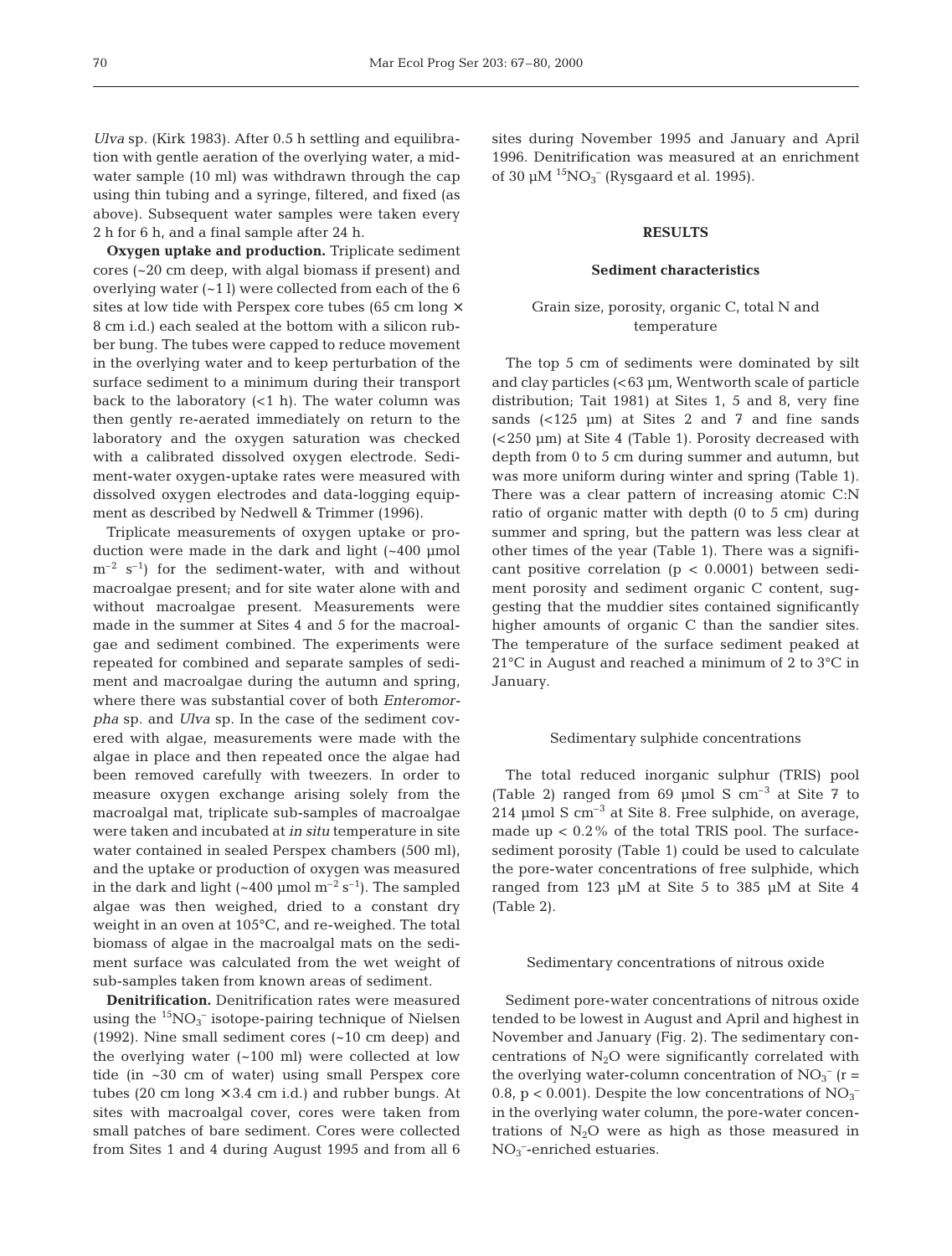| ۰, | u |
|----|---|

| Month,       | -Water column characteristics |                |             |              |              |                                       | Sediment characteristics       |                               |                             |  |
|--------------|-------------------------------|----------------|-------------|--------------|--------------|---------------------------------------|--------------------------------|-------------------------------|-----------------------------|--|
| <b>Site</b>  | T                             | S              | <b>TOxN</b> | $NH4+$       | $PO43-$      | Porosity                              | Organic C                      | C: N                          | Particle size               |  |
|              | $(^{\circ}C)$                 | $(\%0)$        | $(\mu M)$   | $(\mu M)$    | $(\mu M)$    | $(ml H_2O \text{ m}l^{-1})$           | $($ % dry wt $)$               | (atomic)                      |                             |  |
| August       |                               |                |             |              |              | For $0-1$ and $4-5$ cm depth horizons |                                |                               |                             |  |
| 1LH          | 21                            | 33.61          | 2.2         | 2.36         | 2.33         | $0.50 - 0.46$                         | $0.46 - 0.32$                  | $7:1 - 19:1$                  | Silt/clay                   |  |
| 2LH          | 21                            | 34.16          | 1.7         | 2.58         | 1.31         | $0.88 - 0.60$                         | $2.89 - 1.84$                  | $7:1 - 15:1$                  | Very fine sand              |  |
| 3LH          | 21                            | 34.87          | 1.5         | 0.94         | 0.43         | $0.83 - 0.73$                         | $2.31 - 1.57$                  | $7:1 - 11:1$                  | nd                          |  |
| 4 LH         | 21                            | 35.02          | 1.6         | 2.10         | 0.86         | $0.85 - 0.54$                         | $1.96 - 0.74$                  | $7:1 - 12:1$                  | Fine sand                   |  |
| 5 CH         | 21                            | 32.76          | 11.4        | 1.66         | 6.79         | $0.86 - 0.81$                         | $7.78 - 2.40$                  | $6:1 - 10:1$                  | Silt/clay                   |  |
| 6 CH         | 21                            | 35.21          | 1.9         | 2.00         | 1.07         | $0.70 - 0.71$                         | $1.94 - 2.58$                  | $8:1 - 12:1$                  | nd                          |  |
| November     |                               |                |             |              |              |                                       |                                |                               |                             |  |
| 1LH          | 11                            | 32.78          | 26.8        | 27.90        | 4.58         | $0.58 - 0.45$                         | $0.96 - 0.59$                  | $12:1 - 17:1$                 | Silt/clay                   |  |
| 2LH          | 10                            | 33.74          | 20.6        | 10.00        | 2.57         | $0.77 - 0.57$                         | $1.79 - 0.87$                  | $14:1 - 11:1$                 | Very fine sand              |  |
| 4 LH         | 11                            | 34.75          | 10.2        | 3.01         | 1.13         | $0.64 - 0.60$                         | $0.42 - 0.77$                  | $8:1 - 9:1$                   | Fine sand                   |  |
| 5 CH         | 11                            | 31.26          | 76.0        | 9.92         | 8.85         | $0.82 - 0.75$                         | $6.09 - 2.39$                  | $9:1 - 10:1$                  | Silt/clay                   |  |
| 7 LH         | 11                            | 34.60          | 12.0        | 2.70         | 0.99         | $0.53 - 0.48$                         | $0.19 - 0.47$                  | $22:1 - 18:1$                 | Very fine sand              |  |
| 8 CH         | 11                            | 34.10          | 16.3        | 2.00         | 2.33         | $0.80 - 0.68$                         | $1.70 - 1.34$                  | $8:1 - 8:1$                   | Silt/clay                   |  |
| January      |                               |                |             |              |              |                                       |                                |                               |                             |  |
| 1LH          | 3                             | 32.87          | 33.7        | 18.30        | 2.80         | $0.65 - 0.49$                         | $0.74 - 0.14$                  | $8:1 - 3:1$                   | Silt/clay                   |  |
| 2LH          | 3                             | 32.24          | 50.1        | 22.40        | 3.50         | $0.81 - 0.63$                         | $2.40 - 1.01$                  | $14:1 - 9:1$                  | Very fine sand              |  |
| 4 LH         | 3                             | 33.87          | 23.9        | 8.70         | 1.30         | $0.51 - 0.53$                         | $0.69 - 0.67$                  | $9:1 - 10:1$                  | Fine sand                   |  |
| 5 CH         | 3                             | 31.74          | 73.2        | 10.10        | 3.10         | $0.87 - 0.55$                         | $3.24 - 0.70$                  | $8:1 - 12:1$                  | Silt/clay                   |  |
| 7 LH         | 3<br>$\overline{2}$           | 33.94          | 23.8        | 5.90         | 1.30         | $0.66 - 0.66$                         | $0.44 - 0.94$                  | $9:1 - 10:1$                  | Very fine sand              |  |
| 8 CH         |                               | 33.11          | 41.4        | 9.80         | 2.00         | $0.71 - 0.72$                         | $1.11 - 1.54$                  | $6:1 - 4:1$                   | Silt/clay                   |  |
| April        |                               |                |             |              |              |                                       |                                |                               |                             |  |
| 1LH          | 11                            | 28.35          | 45.6        | 2.40         | 3.70         | $0.63 - 0.67$                         | $0.91 - 1.82$                  | $12:1 - 16:1$                 | Silt/clay                   |  |
| 2LH          | 11                            | 31.23          | 28.0        | 4.10         | 2.90         | $0.87 - 0.65$                         | $2.05 - 1.58$                  | nd                            | Very fine sand              |  |
| 4 LH         | 10                            | 34.10          | 5.5         | 3.30         | 0.80         | $0.51 - 0.53$                         | $0.62 - 0.85$                  | nd                            | Fine sand                   |  |
| 5 CH         | 15                            | 31.27          | 13.7        | 3.20         | 1.70         | $0.86 - 0.75$                         | $3.03 - 1.66$                  | $10:1 - 21:1$                 | Silt/clay                   |  |
| 7 LH<br>8 CH | 10<br>12                      | 34.27<br>33.25 | 7.8<br>9.9  | 2.50<br>2.30 | 0.80<br>2.60 | $0.70 - 0.73$<br>$0.79 - 0.73$        | $0.91 - 0.19$<br>$1.90 - 1.83$ | $8:1 - 11:1$<br>$14:1 - 16:1$ | Very fine sand<br>Silt/clay |  |
|              |                               |                |             |              |              |                                       |                                |                               |                             |  |

Table 1. Seasonal water-column and sediment characteristics for Langstone (LH) and Chichester (CH) Harbours. T: temperature; S: salinity; TOxN: total oxidised nitrogen,  $NO_3^- + NO_2^-$ ; nd: not determined

# *In situ* **water-column salinity, nutrients and temperature**

The harbour waters were virtually fully marine throughout the year, with  $> 96\%$  of the salinity samples being > 31‰ (Table 1). Lowest salinities (Table 1) were consistently measured at Sites 1, 2 and 5, reflecting the small dilution of the Solent sea water by river and sewage outfalls at these sites, i.e. Budds Farm sewage treatment works (STW) and the Hermitage Stream close to Sites 1 and 2 and Chichester STW at Site 5 (Fig. 1). Concentrations of  $NO<sub>3</sub><sup>-</sup>$  and  $NH<sub>4</sub><sup>+</sup>$  followed a clear seasonal pattern, both exhibiting winter maxima and summer minima. Nitrate concentrations were significantly negatively correlated with salinity (p < 0.001), suggesting a freshwater or sewage pointsource of  $NO<sub>3</sub><sup>-</sup>$  to the harbours. Concentrations of PO4 3– were also significantly negatively correlated with salinity  $(p < 0.05)$ , and remained relatively constant (compared to  $NO_3^-$  and  $NH_4^+$ ) throughout the year. Concentrations of  $PO_4^{\,3-}$  were again consistently highest at the northern ends of the harbours, i.e. Sites 1, 2, 5 and 8, suggesting STW origins. The temperature of the harbour waters peaked at 21°C in August and reached a minimum of 2 to 3°C in January.

## **Rate measurements**

Nutrient exchange across sediment-water interface

Overall the sediments (with or without *Enteromorpha* sp. and *Ulva* sp. macroalgal cover) were sinks for  $\mathrm{NO_3}^-$  and  $\mathrm{PO_4}^{3-}$  (except in the summer) and sources of NH4 <sup>+</sup> to the overlying water, irrespective of cover or illumination (Fig. 3). ANOVA showed that there was no significant effect of light on the magnitude of either

| Table 2. Total reduced inorganic sulphur (TRIS) pool per unit |
|---------------------------------------------------------------|
| volume wet sediment and concentration of free sulphide in     |
| sediment pore-water                                           |

| <b>Site</b>    | <b>TRIS</b><br>(µmol S $cm^{-3}$ wet sediment) | Free sulphide<br>$\Sigma$ H <sub>2</sub> S + HS <sup>-</sup> + S <sup>2-</sup><br>$(\mu M)$ |
|----------------|------------------------------------------------|---------------------------------------------------------------------------------------------|
|                | 206                                            | 308                                                                                         |
| $\overline{2}$ | 98                                             | 263                                                                                         |
| 4              | 97                                             | 385                                                                                         |
| 5              | 200                                            | 123                                                                                         |
| 7              | 69                                             | 278                                                                                         |
| 8              | 214                                            | 132                                                                                         |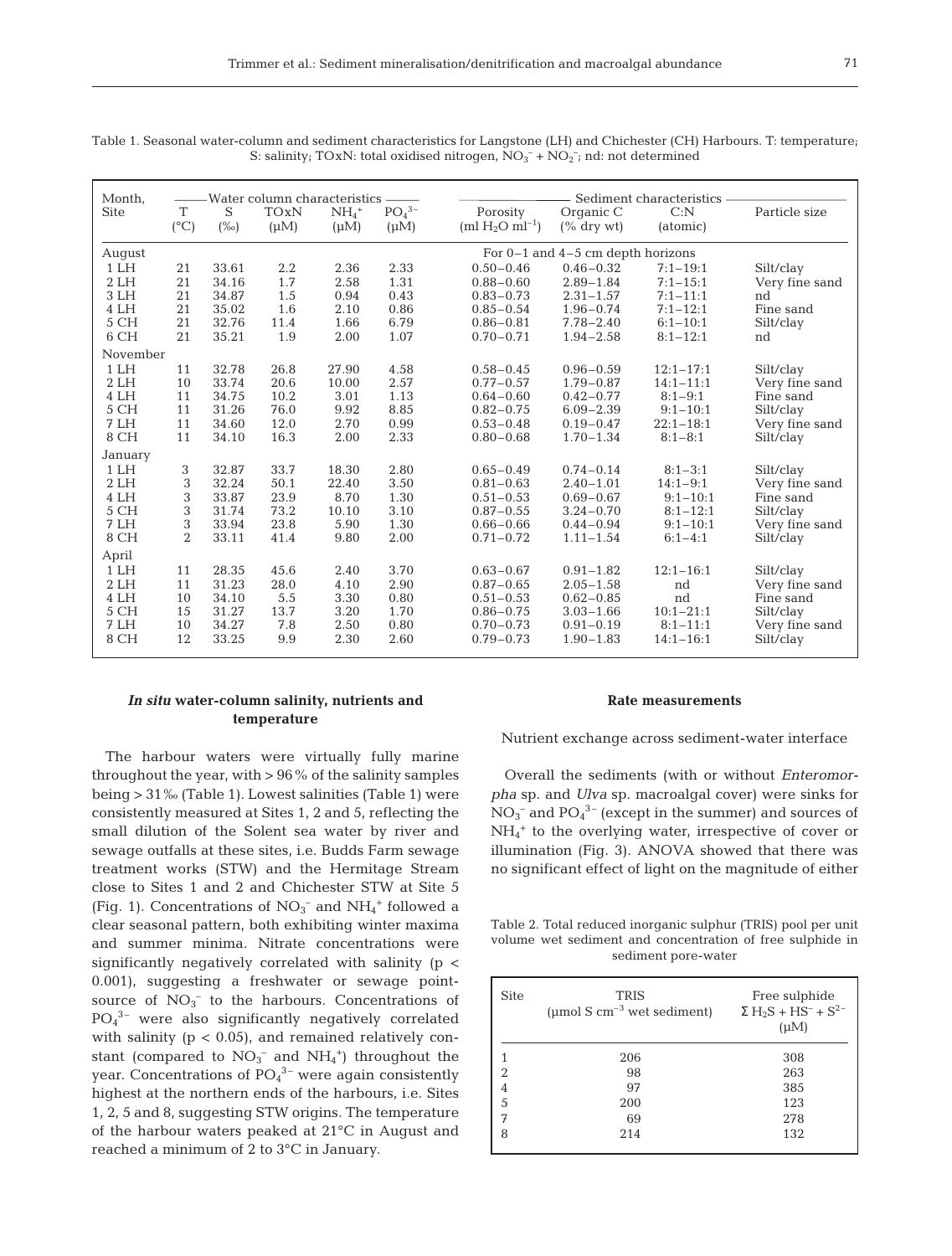

Fig. 2. Scatter plot of harbour-water  $NO<sub>3</sub><sup>-</sup>$  concentrations against mean sedimentary  $N_2O$  concentrations throughout year (r = 0.8, p < 0.001)

the  $\rm NO_3$ <sup>-</sup>,  $\rm PO_4$ <sup>3-</sup> or  $\rm NH_4^+$  exchange rates, except in January at Site 7 and April at Site 1, when the uptake of  $NO<sub>3</sub><sup>-</sup>$  was significantly enhanced in the light (p < 0.05). The relationship between light and dark nutrientexchange rates for sites with macroalgal cover is illustrated in Fig. 4, the dark flux being equivalent, on average, to 70% of the light flux. The amount of macroalgal biomass in each nutrient-flux chamber was not measured, and therefore the flux rates could not be normalised to biomass. However, the nutrientexchange rates illustrated whether the sediment-algal systems were either sources or sinks for nutrients to the overlying water.

#### Benthic oxygen uptake

The rate of benthic oxygen uptake was used as a measure of organic mineralisation (Table 3), and the rates measured at the sites with macroalgal cover were significantly higher ( $p < 0.05$ ) than those measured at the sites without macroalgal cover. In addition, after

the macroalgae had been removed, oxygen uptake by uncovered sediment was still significantly higher  $(p < 0.05)$  than at the sites with no macroalgal cover. On average, for the entire study, the macroalgae accounted for 57% of dark oxygen uptake and the sediment 43%. As no algae were present during winter, oxygen uptake was measured for the sediment only (Table 3), and the rates were of the same order of magnitude at each site. On each of the 4 occasions, Site 2 was the only site visited that never had any macroalgal cover and could therefore be used to examine seasonal effects of temperature. There was a strong correlation (p < 0.001) between the rate of oxygen uptake and seasonal temperature at this site.

#### Benthic oxygen production

In August, illumination of the combined sediment-algae system at Sites 4 and 5 produced an immediate response in oxygen production (Fig. 5 illustrates data for Site 4). Although separate measurements of oxygen production by the benthic macroalgae and the sediment were not made (cf. November and April, Table 3), it was assumed that shading of the sediment surface by the macroalgal mat would have prevented oxygen production by any microphytobenthos. The specific rate of oxygen production by macroalgae in August was 12 µmol  $O_2$  g<sup>-1</sup> algae (wet wt) h<sup>-1</sup> (SE  $\pm$  4.5, n = 3), equivalent to 31 mmol O<sub>2</sub> m<sup>-2</sup> h<sup>-1</sup>

 $(SE \pm 4, n = 3)$ ; by November it had decreased to 2.4 µmol O<sub>2</sub>  $q^{-1}$  algae (wet wt) h<sup>-1</sup> (SE  $\pm$  0.6, n = 3), equivalent to a mean areal rate of 4.6 mmol  $O_2$  m<sup>-2</sup> h<sup>-1</sup> (SE  $\pm$  1.4, n = 3). Maximum specific rates of oxygen production were measured in April, i.e.  $169 \text{ µmol O}_2$  $g^{-1}$  algae (wet wt) h<sup>-1</sup> (SE  $\pm$  25, n = 9), equivalent to an areal rate of 37 mmol  $O_2$  m<sup>-2</sup> h<sup>-1</sup> (SE  $\pm$  6, n = 9). Because of the favourable light regime in the macroalgal incubation chambers, the rates of macroalgal oxygen production were a measure of maximum potential rates and not actual *in situ* rates. However, they provided a useful seasonal comparison. Measurements of primary production in the water column made during the spring showed that pelagic primary production was active in the water column and was, on average for the 6 sites, 51 µmol  $O_2$   $l^{-1}$   $h^{-1}$  (SE  $\pm$  4, n = 18).

#### Denitrification

The isotope-pairing technique (Nielsen 1992) enables simultaneous measurement of both pathways of denitrification; denitrification driven by nitrate from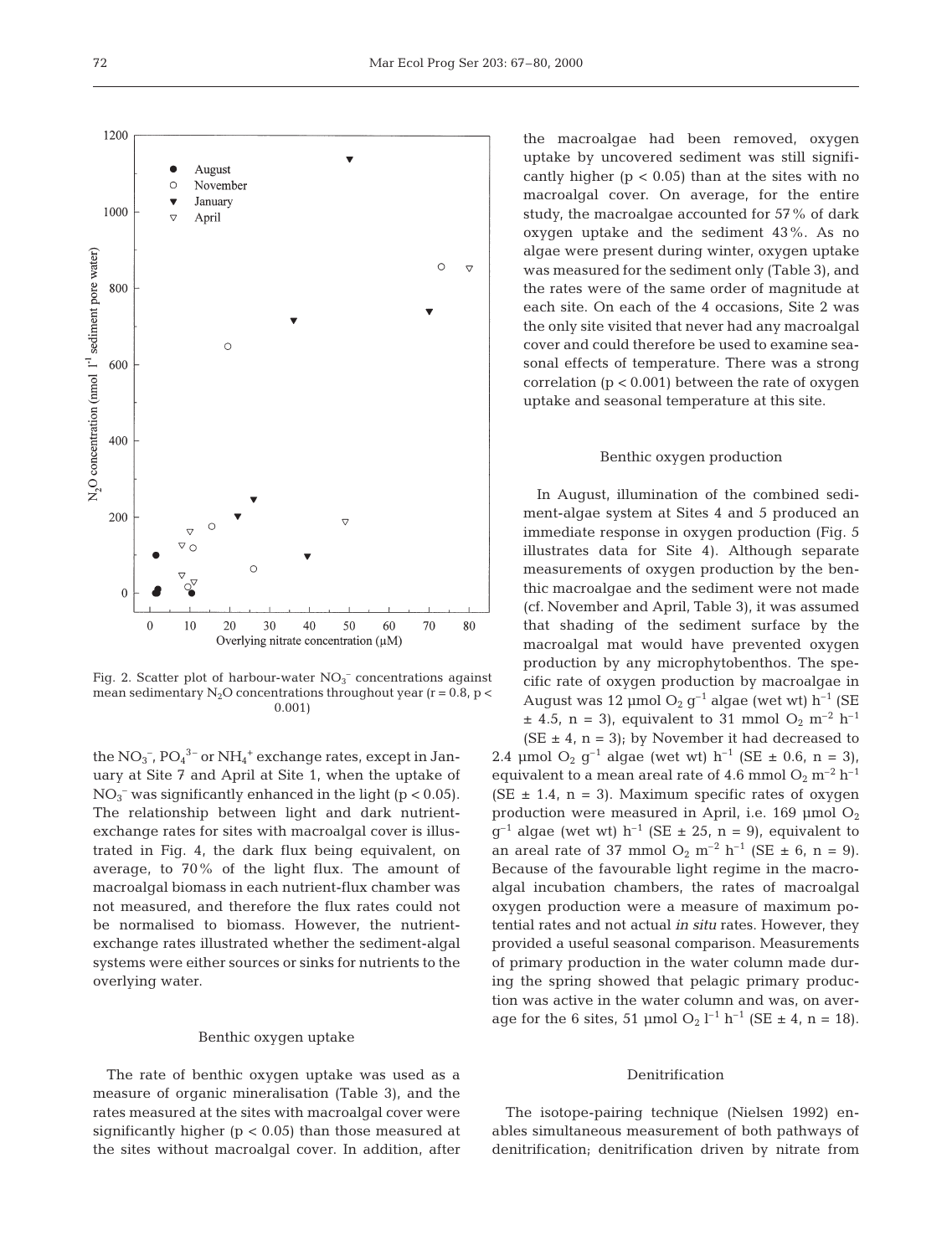

Fig. 3. Rates of sediment-water nutrient exchange for  $NO_3^-$ ,  $NH_4^+$  and  $PO_4^{3-}$  at each site. Solid and open bars: sediment cores incubated in dark and light, respectively. Positive values indicate flux from sediment (algae) to water, negative values flux from water to sediment (algae)

the overlying water  $(D_w)$  and that coupled to nitrification of ammonium in the sediment  $(D_n)$ . During August, denitrification was dominated by coupled nitrification-denitrification  $(D_n)$  at the 2 sites investigated, i.e. 96% at Site 1 and 88% at Site 4. Rates of uncoupled denitrification  $(D_w)$  were low at both sites (Table 3). Total denitrification  $(D_w + D_n)$  increased in November compared to August, on average from 8 to

18 µmol N m<sup>-2</sup> h<sup>-1</sup>.  $D_w$  accounted for 56% of total denitrification, reflecting the higher concentrations of NO3 – in the overlying water in November. By January, denitrification was only detectable at Site 4 and was dominated by  $(D_w)$  (Table 3). In April, there were equal rates of  $D_w$  and  $D_n$  at all sites except Site 1, where  $D_w$ accounted for 100% of denitrification. This was very similar to the relationship found during autumn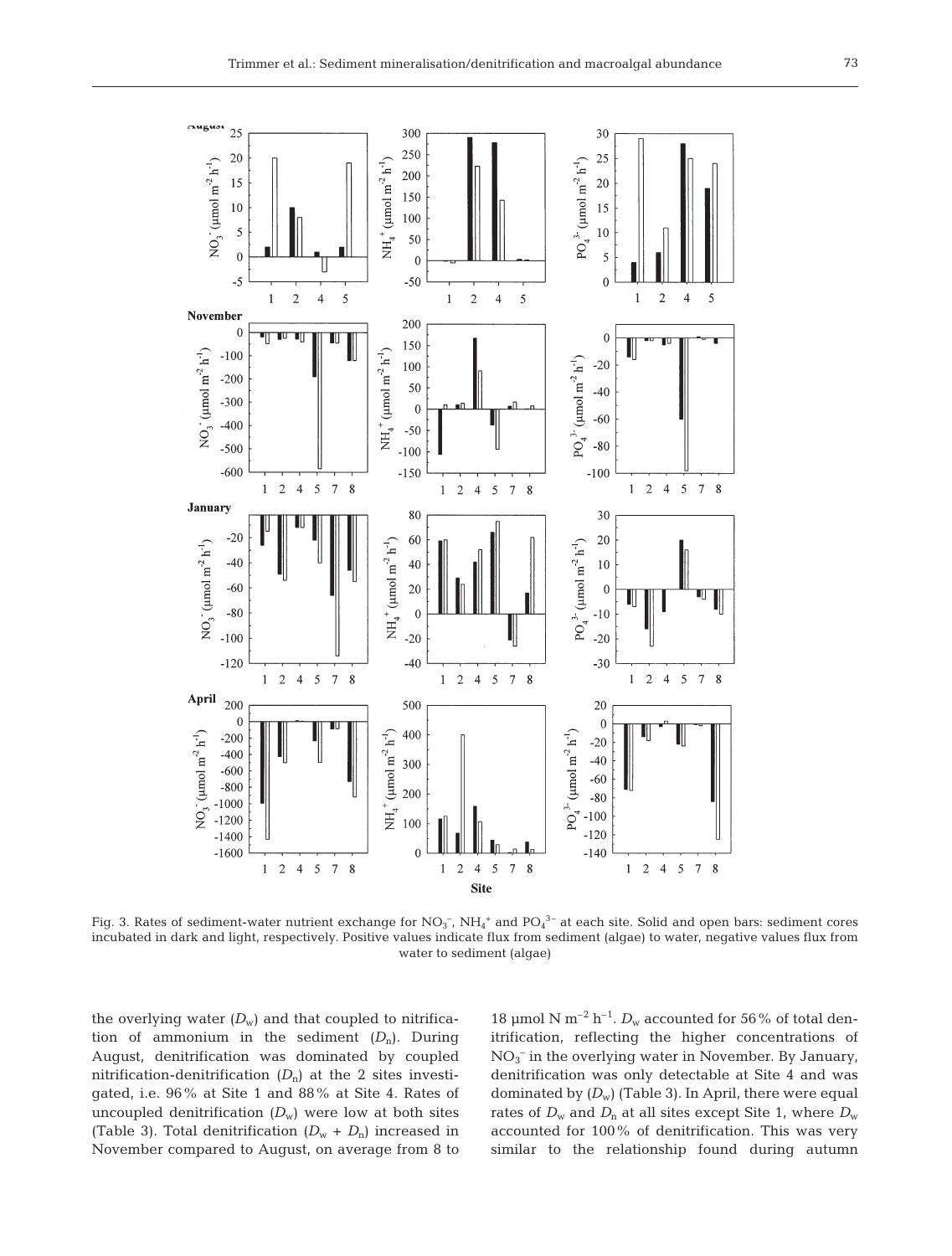400



Fig. 4. Scatterplot of dark nutrient-flux measurements (NO<sub>3</sub><sup>-</sup>, NH<sub>4</sub><sup>+</sup>, PO<sub>4</sub><sup>3-</sup>) vs light nutrient-flux measurements at sites with macroalgal cover. Total data set, slope  $v_{Y.X} = 0.70$ . Calculated using geometric mean Model II regression (Sokal & Rohlf 1995). Larger fluxes due primarily to uptake of  $NO<sub>3</sub><sup>-</sup>$  in spring. Each data point is the mean of triplicate determinations. Details of smaller fluxes are shown in insert, slope  $v_{YX} = 0.86$ 

(November), and again contrasted to the very high rates of  $D_n$  measured during summer (Table 3). Overall, the rates of  $D_w$  were significantly correlated ( $p < 0.05$ ,  $r = 0.84$ ) with the water-column concentrations of  $NO<sub>3</sub><sup>-</sup>$  throughout the harbours.

## **DISCUSSION**

This study has shown that sedimentary C and N cycling was significantly elevated  $(p < 0.05)$  at sites with a heavy cover of the macroalgae *Enteromorpha* sp. and *Ulva* sp. Measurements of solely macroalgal respiration in the autumn and spring (at Sites 1, 5 and 8) suggested that up to 84% of the gross oxygen demand was attributable to the macroalgae. The high rates of oxygen uptake for sediment with macroalgal mats removed (Table 3) were comparable to those measured by Viaroli et al. (1996) in a similar coastal lagoon subjected to intense growths of *U. rigida*. Even the rates of oxygen uptake measured in the sites with no (Sites 2 and 7) or very low (Site 4) macroalgal cover were in the upper range reported for estuaries (Jørgensen & Sørensen 1985, Anderson & Helder 1987, Yoon & Benner

Table 3. Oxygen-uptake measurements  $\pm$  SE, n = 3 and sedimentary rates of denitrification supported by NO<sub>3</sub><sup>-</sup> from overlying water  $(D_w)$  and denitrification coupled to nitrification in sediment  $(D_n)$ , data have been rounded to 1 decimal place  $\pm$  SE, n = 6. Alg + Sed: oxygen uptake by sediment and macroalgal mat incubated in dark; Sediment: oxygen uptake by bare sediment and sediment with macroalgae removed; Algae: independent measurements of oxygen uptake by subsamples of macroalgae in dark, converted to areal rates (see 'Materials and methods')

|                | Oxygen uptake (mmol $O_2$ m <sup>-2</sup> h <sup>-1</sup> ) |              |            |                           |                |                           |                |                |                |
|----------------|-------------------------------------------------------------|--------------|------------|---------------------------|----------------|---------------------------|----------------|----------------|----------------|
| <b>Site</b>    |                                                             | August 1995  |            | November 1995             |                | January 1996              |                | April 1996     |                |
|                | $\mathrm{Alg} + \mathrm{Sed}$                               | Sediment     |            | $\text{Alq} + \text{Sed}$ | Sediment       | $\text{Alq} + \text{Sed}$ | Sediment       | Algae          | Sediment       |
|                | $49.5 \pm 16.4$                                             |              |            | $20.5 \pm 7.0$            | $11.0 \pm 0.5$ | No algae                  | $3.3 \pm 0.4$  | $5.5 \pm 0.7$  | $10.5 \pm 0.6$ |
| $\overline{2}$ | No algae                                                    | $18 \pm 1.3$ |            | No algae                  | $12.5 \pm 0.9$ | No algae                  | $1.1 \pm 0.2$  | No algae       | $12.1 \pm 1.0$ |
| 4              | $18.2 \pm 0.5$                                              |              |            | No algae                  | $2.8 \pm 0.4$  | No algae                  | $3.4 \pm 0.4$  | No algae       | $3.2 \pm 0.2$  |
| 5              | $18.7 \pm 3.4$                                              |              |            | $20.3 \pm 4.0$            | $7.4 \pm 0.9$  | No algae                  | $3.9 \pm 0.5$  | $9.6 \pm 3.7$  | $5.2 \pm 0.4$  |
| 7              |                                                             |              |            | No algae                  | $0.9 \pm 0.2$  | No algae                  | $2.1 \pm 0.4$  | No algae       | $6.3 \pm 0.1$  |
| 8              |                                                             |              |            | $18.3 \pm 2.5$            | $3.0 \pm 0.2$  | No algae                  | $2.8 \pm 0.1$  | $8.8 \pm 0.3$  | $9.3 \pm 0.7$  |
|                | Denitrification (µmol N m <sup>-2</sup> h <sup>-1</sup> )   |              |            |                           |                |                           |                |                |                |
| <b>Site</b>    |                                                             | August 1995  |            |                           | November 1995  |                           | January 1996   |                | April 1996     |
|                |                                                             | $D_{\rm w}$  | $D_n$      | $D_{\rm w}$               | $D_n$          | $D_{\rm w}$               | $D_n$          | $D_{\rm w}$    | $D_n$          |
|                |                                                             | 0.4          | 9          | $7 \pm 2$                 | $4 \pm 2$      | $\mathbf{0}$              | $\overline{0}$ | $9 \pm 2$      | $\overline{0}$ |
| $\overline{2}$ |                                                             |              |            | $14 \pm 4$                | $6 \pm 1$      | $\mathbf{0}$              | $\overline{0}$ | $29 \pm 4$     | $26 \pm 3$     |
| 4              |                                                             | $2 \pm 1$    | $12 \pm 6$ | 3                         | $\overline{4}$ | $4 \pm 1$                 |                | $\overline{2}$ |                |
| 5              |                                                             |              |            | $35 \pm 9$                | $14 \pm 5$     | $\Omega$                  | $\Omega$       | 3              | 4              |
| 7              |                                                             |              |            | 2                         | $\overline{2}$ | $\mathbf{0}$              | $\overline{0}$ |                | $\mathbf{1}$   |
| 8              |                                                             |              |            | $9 \pm 1$                 | 3              | $\Omega$                  | $\Omega$       | 3              | $\overline{2}$ |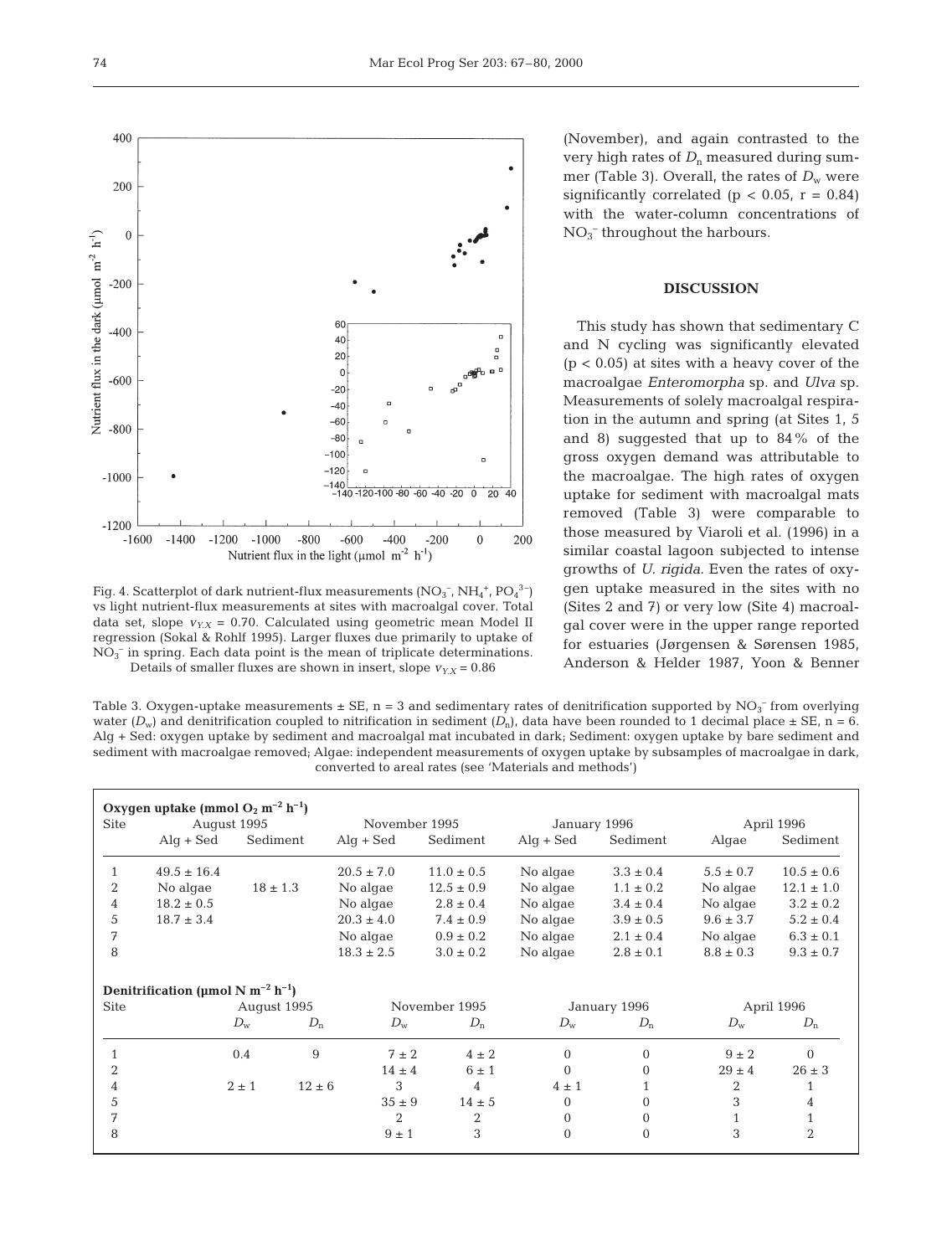

Fig. 5. Change in oxygen concentration in water above sediment with *Enteromorpha* sp. and *Ulva* sp. cover, in light and in dark, at Site 4 in August 1995. Different lines represent data from individual cores

1992, Nedwell & Trimmer 1996), and shallow coastal seas (Hopkinson & Wetzel 1982, Hansen & Blackburn 1991, Upton et al. 1993), suggesting that organic matter was advected from areas of high cover to sites with low cover, where it was in turn buried and mineralised (Bach et al. 1986).

High rates of sedimentary oxygen uptake indicated rapid mineralisation of organic matter in the harbour sediments. Owens & Stewart (1983) calculated that up to 9.52 g N  $m^{-2}$  mo<sup>-1</sup> bound in *Enteromorpha* sp. biomass were buried during the growing season, equivalent to 9.3 mmol C  $m^{-2}$  h<sup>-1</sup>. A burial rate for C of this magnitude could account for the measured rates of oxygen uptake for uncovered sediment of 5 to 11 mmol  $O_2$  m<sup>-2</sup> h<sup>-1</sup> measured during the spring and autumn at Sites 1, 5 and 8 (Table 3). The top 2 cm of sediment at the sites with high macroalgal cover were composed of fine sediment and entrapped, very black, partially decayed macroalgae. The average atomic C:N ratio of this surface material was 12:1 during the spring, 7:1 in the summer, and 10:1 in the autumn. This was similar to the C:N range of 6 to 10:1 for the macroalgae, indicating that macroalgal biomass was buried and mineralised within the sediment.

The significant correlation ( $p < 0.05$ ) between  $D_w$  and water-column concentrations of  $NO<sub>3</sub><sup>-</sup>$  suggested that denitrification  $(D_w)$  was  $NO_3^-$ -limited. Despite the low

rates of denitrification, the sediments were supersaturated with  $N_2O$ . This was surprising, as these concentrations were similar to those measured in the sediments of estuaries with much higher  $NO_3^-$  (i.e. > 200  $\mu$ M  $NO_3^-$ ), such as the Colne and the Great Ouse (Nedwell & Trimmer 1996, Robinson et al. 1998). The high sedimentary concentrations of  $N_2O$ may have been due to the inhibitory action of the high, sedimentary, free-sulphide concentrations (Table 2) on nitrous oxide reductase (Sørensen et al. 1980) causing denitrification to terminate at  $N_2O$  rather than  $N_2$ . Maximum concentrations of  $N_2O$  were measured in the winter, when  $NO_3^-$  concentrations were highest, yet denitrification was undetectable except at Site 4. Termination of the majority of denitrification at  $N_2$ O rather than  $N_2$  could lead to an underestimate of denitrification with the isotope-pairing technique.

## **Sedimentary mineralisation and nitrogen loss**

Overall, the low rates of  $D_w$  represented a small sink for  $N(NO_3^-)$  in the harbours. To estimate the significance of coupled nitrifi-

cation-denitrification  $(D_n)$  as a sink for N, we calculated rates of ammonification and compared these to the measured rates of  $D_n$ . To calculate a stoichiometric N remineralisation budget (ammonification) for each site with algal cover (Table 4) (according to Nedwell & Trimmer (1996) and Trimmer et al. (1998)), the measured oxygen-uptake rates for uncovered sediment were used in conjunction with the atomic C:N ratio of the surface, sedimentary, organic matter. It was assumed that the measure of oxygen uptake included sulphate reduction because of the aerobic oxidation of sulphide at the sediment surface. Thus, sulphide reoxidation is equivalent to sulphate reduction as each mole of sulphate can oxidise 2 mol of carbon (Jørgensen 1982).

Oxygen respiration with  $NH<sub>3</sub>$  liberation (Richards et al. 1965) was calculated as:

$$
(\text{CH}_2\text{O})_{106}(\text{NH}_3)_{16} + 106\text{O}_2 = 106\text{CO}_2 + 16\text{NH}_3 + 106\text{H}_2\text{O}
$$
\n
$$
(1)
$$

The resulting sulphide was assumed to be completely reoxidised at the expense of oxygen (Schlegel 1975):

$$
H_2S + 2O_2 = H_2SO_4 \tag{2}
$$

Because of the very low rates of denitrification, the organic C flux via denitrification was ignored. It could be argued that oxygen uptake alone does not fully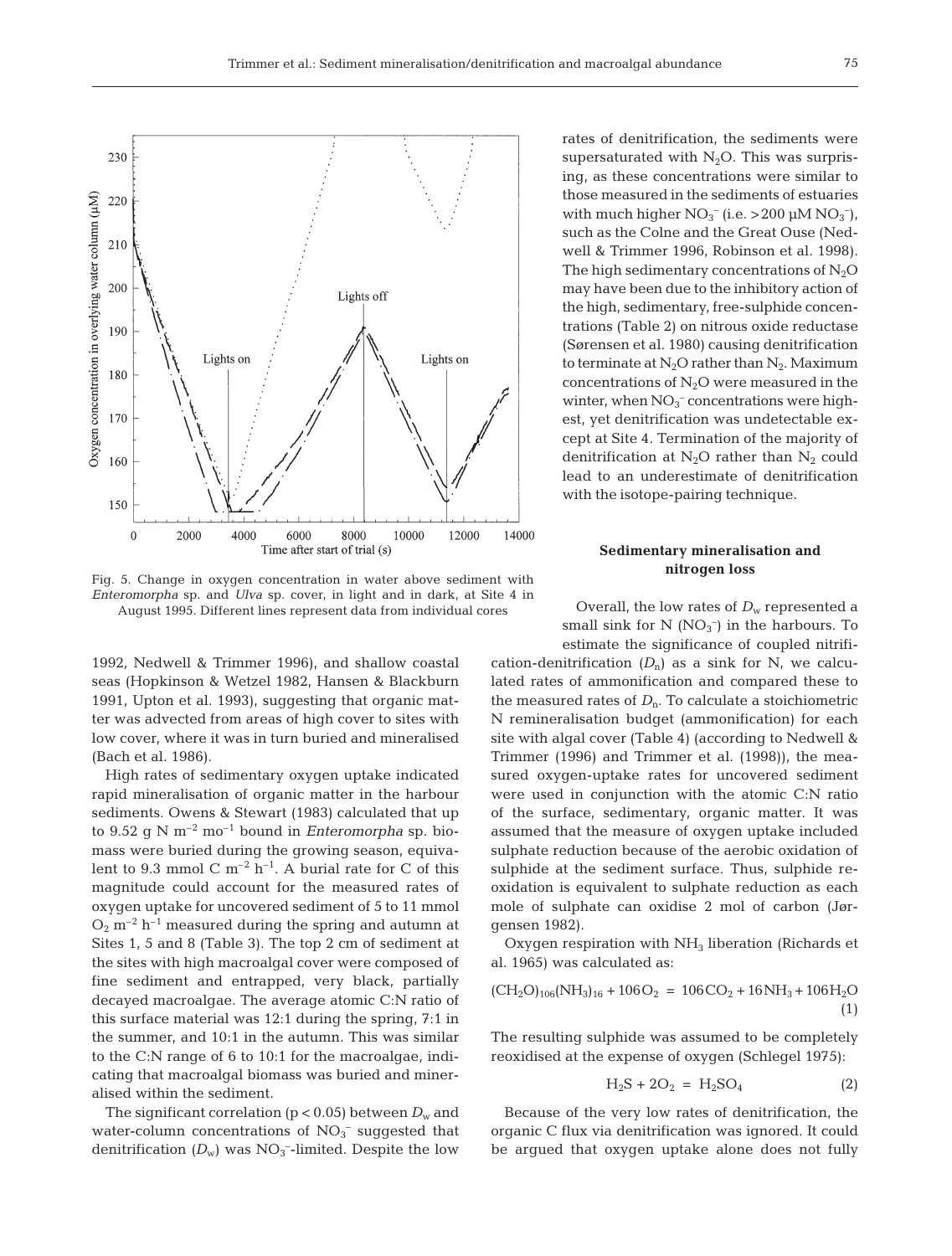| Site (month)                                                                                                                                                  | Sediment<br>(0 to 1 cm)<br>$C:$ N ratio (mol) | Rate of oxygen uptake<br>by exposed sediment<br>(mmol $O_2$ m <sup>-2</sup> h <sup>-1</sup> ) | Mineralised N<br>(ammonification)<br>(umol N m <sup>-2</sup> h <sup>-1</sup> ) | Rate of coupled<br>denitrification $(D_n)$<br>(umol N m <sup>-2</sup> h <sup>-1</sup> ) | % of mineralised N<br>accounted for by $D_n$ |  |
|---------------------------------------------------------------------------------------------------------------------------------------------------------------|-----------------------------------------------|-----------------------------------------------------------------------------------------------|--------------------------------------------------------------------------------|-----------------------------------------------------------------------------------------|----------------------------------------------|--|
| 1(Auq)                                                                                                                                                        |                                               | $21.3^{\rm a}$                                                                                | 3180                                                                           | 9                                                                                       | 0.3                                          |  |
| $4 \text{ (Aug)}$                                                                                                                                             |                                               | 7.8 <sup>a</sup>                                                                              | 1060                                                                           | 12                                                                                      | 1.1                                          |  |
| 5(Auq)                                                                                                                                                        | 6                                             | 8.0 <sup>a</sup>                                                                              | 1380                                                                           | 10                                                                                      | 0.7                                          |  |
| $1$ (Nov)                                                                                                                                                     | 12                                            | 11.0                                                                                          | 880                                                                            | 4                                                                                       | 0.5                                          |  |
| $5$ (Nov)                                                                                                                                                     | 9                                             | 7.4                                                                                           | 810                                                                            | 14                                                                                      | 1.7                                          |  |
| $8$ (Nov)                                                                                                                                                     | 8                                             | 3.0                                                                                           | 360                                                                            | 3                                                                                       | 0.8                                          |  |
| $1$ (Jan)                                                                                                                                                     | 8                                             | 3.3                                                                                           | 420                                                                            | $\Omega$                                                                                | 0                                            |  |
| $5$ (Jan)                                                                                                                                                     | 8                                             | 3.9                                                                                           | 520                                                                            | $\Omega$                                                                                |                                              |  |
| $8$ (Jan)                                                                                                                                                     | 6                                             | 2.8                                                                                           | 480                                                                            | $\Omega$                                                                                |                                              |  |
| 1(Apr)                                                                                                                                                        | 12                                            | 10.5                                                                                          | 890                                                                            | $\Omega$                                                                                | 0                                            |  |
| 5(Apr)                                                                                                                                                        | 10                                            | 5.2                                                                                           | 530                                                                            |                                                                                         | 0.8                                          |  |
| 8(Apr)                                                                                                                                                        | 14                                            | 9.3                                                                                           | 670                                                                            | 2                                                                                       | 0.3                                          |  |
| Mean                                                                                                                                                          | 9                                             | 6.6                                                                                           | 930                                                                            | 5                                                                                       | 0.5                                          |  |
| <sup>a</sup> Oxygen uptake rate for exposed sediment based on overall average partitioning between macroalgae and sediment oxygen<br>consumption of 0.57:0.43 |                                               |                                                                                               |                                                                                |                                                                                         |                                              |  |

Table 4. Stoichiometric sediment N-mineralisation budget for sites with seasonally high coverage of macroalgae

integrate sediment mineralisation rates (Middelburg et al. 1995), especially if free sulphide is escaping from the sediment surface. Viaroli et al. (1996) did measure an immediate and substantial flux of free sulphide from sediment covered with *Ulva rigida*, but did not record a flux of free sulphide from bare sediment until after >12 h incubation. As the incubation times used here were usually <2 h, we believe that measurements of oxygen uptake do provide a reliable measure of sediment mineralisation rates, as argued by Nedwell & Trimmer (1996) and Trimmer et al. (1998). Middelburg et al. (1996) measured organic C mineralisation by integrating  $CO<sub>2</sub>$  and  $CH<sub>4</sub>$  fluxes from intertidal estuarine sediments, and their reported range of annual C flux values for the mid- to high-salinity region of the Westerschelde (8 to 28 mol C  $m^{-2}$  yr<sup>-1</sup>) compared well with our own C-flux estimates in the Great Ouse (calculated from the measured rates of oxygen uptake and denitrification) of 25 to 37 mol C  $m^{-2}$  yr<sup>-1</sup> (Trimmer et al. 1998).

Coupled denitrification  $(D_n)$  could only account for a very small proportion (Table 4) of remineralised N (0.3 to 1.7%), which suggested that the vast majority (>98%) of N remineralised within the sediment remained as NH4 <sup>+</sup> or as microbial biomass (Pedersen et al. 1999). Rysgaard et al. (1996), in a coastal lagoon similar to the areas used in the current study, concluded that only a minor fraction  $(≤8%)$  of ammonified N was lost via coupled nitrification-denitrification, and Risgaard-Petersen et al. (1998) reported similar low rates of N removal in a *Zostera marina* meadow. This degree of uncoupling of ammonification from denitrification was in stark contrast to that reported in the sediments of the Great Ouse (Nedwell & Trimmer 1996, Trimmer et al. 1998) and other estuaries and coastal

seas (Billen 1978, Seitzinger et al. 1980, Ogilvie et al. 1997). Sloth et al. (1995) argued that nitrification may be depleted in organically enriched sediments by the death of nitrifying bacteria caused by high levels of free sulphide (Henriksen & Kemp 1988). Besides nitrification being inhibited by either a reduced oxic layer or free sulphide, the ratio of  $C:NO<sub>3</sub><sup>-</sup>$  could explain reduced rates of denitrification in organically enriched sediments. King & Nedwell (1985) argued that as the ratio of C:NO<sub>3</sub><sup>-</sup> increases (i.e. in low NO<sub>3</sub><sup>-</sup>-high C marine environments), electron disposal is maximised by the complete reduction of  $NO_3^-$  to  $NH_4^+$  ( $NO_3^$ ammonification) rather than by a partial reduction to  $N_2$  (denitrification).

# **Macroalgal nitrogen budget**

Macroalgal biomass and percentage cover of macroalgae in both Langstone and Chichester Harbours between 1978 to 1982 have been extensively described (Lowthion et al. 1985). We have used this data set to calculate the macroalgal N budget. Lowthion et al. (1985) showed a clear seasonal pattern to the percentage of macroalgal cover, with a peak in July to August and minimum cover throughout winter and early spring. The average peak biomass for macroalgae ranged from  $31.9 \text{ m}^{-2}$  to  $49.4 \text{ g (dry wt)} \text{ m}^{-2}$  during 1978 to 1982 (Table 5), with an overall 5 yr mean of 38 g (dry wt)  $m^{-2}$  (Lowthion et al. 1985). Data covering 1994 to 1996 were only collected in August (Table 5; UK Environment Agency unpubl. data). On average, peak biomass and standing crop increased from 38 to 67 g (dry wt)  $m^{-2}$  and from 5170 to 8627 t, respectively, during the 2 periods.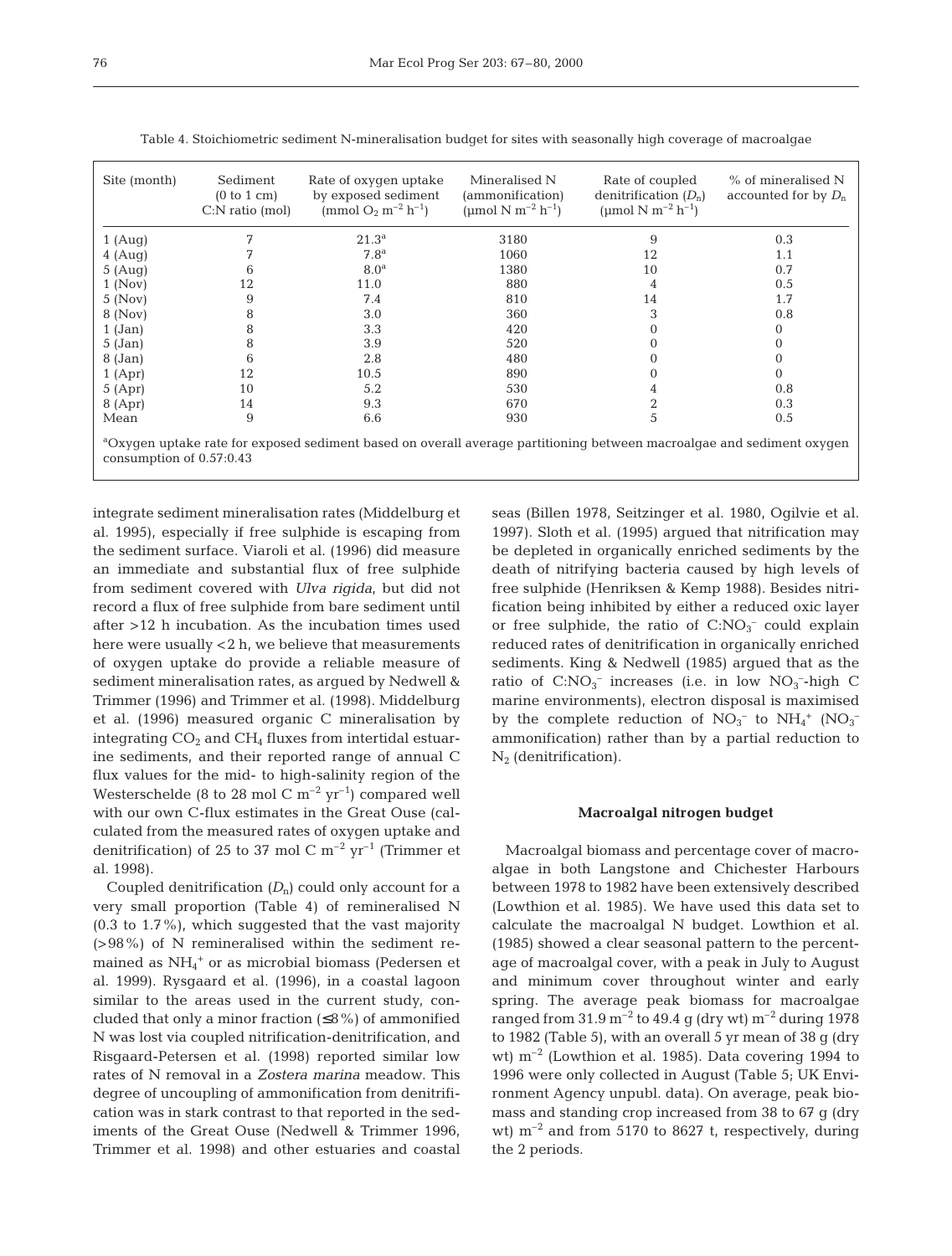Table 5. Peak macroalgal biomass (August) in Langstone Harbour for 8 yr from 1978 to 1996 (see 'Discussion: Macroalgal nitrogen budget' for data sources)

| Year | Annual peak algal biomass<br>$(q m^{-2}$ dry wt | Standing crop<br>(t fresh wt) |
|------|-------------------------------------------------|-------------------------------|
| 1978 | 49.4                                            | 6121                          |
| 1979 | 36.1                                            | 5057                          |
| 1980 | 41.4                                            | 5895                          |
| 1981 | 33.9                                            | 4479                          |
| 1982 | 31.9                                            | 4300                          |
| 1994 | 72.4                                            | 7494                          |
| 1995 | 68.6                                            | 9223                          |
| 1996 | 58.8                                            | 9163                          |
|      |                                                 |                               |

Owens & Stewart (1983) measured growth rates for *Enteromorpha* sp. over a yearly growth cycle (April to October) and reported specific uptake rates for NH<sub>4</sub><sup>+</sup>-N per unit dry weight of *Enteromorpha* sp. varying from 13–16 µmol NH<sub>4</sub><sup>+</sup>-N  $g^{-1}$  (dry wt) h<sup>-1</sup> during the height of the bloom in July and August to 3  $\mu$ mol NH<sub>4</sub><sup>+</sup>-N  $g^{-1}$ (dry wt)  $h^{-1}$  during the decline in biomass in October. Although we assumed an equal rate of N assimilation for both *Enteromorpha* sp. and *Ulva* sp., higher summer  $V_{\text{max}}$  values of 20 and 72 µmol N  $g^{-1}$  (dry wt)  $h^{-1}$ (for NO3 – and NH4 +, respectively) for *Ulva lactuca* have been reported (Pedersen & Borum 1997). The seasonal NH<sub>4</sub><sup>+</sup> uptake rates of Owens & Stewart were



Fig. 6. Calculated seasonal macroalgal N demands; areal rate of uptake (bars) and consequent rate of N turnover in above-ground macroalgal biomass  $\left( \bullet \right)$ 

used in conjunction with the biomass measurements of Lowthion et al. (1985) to calculate a N demand per unit area of macroalgae throughout the year (Fig. 6). The stoichiometric N-mineralisation rates were then compared to the modelled seasonal N-uptake rates and the measured rates of nutrient exchange. The N turnover time (d) within the macroalgal biomass was calculated by dividing the N biomass by the integrated rate of N assimilation. Because there were still substantial quantities of *Enteromorpha* sp. and *Ulva* sp. present at Sites 1, 5 and 8 in November, the minimum specific N-uptake rate from Owens & Stewart (1983) was used to extend the data set throughout the year.

At the start of the year, the percentage cover by the dominant *Enteromorpha* sp. and *Ulva* sp. was between 10 to 12% and would have required between 27 to 32 µmol N m<sup>-2</sup> h<sup>-1</sup> (Fig. 6). The turnover time for N within the macroalgal biomass would have been relatively long, at between 10 and 15 d (equivalent to 2–3 turnovers of the algal biomass N in a month). During spring (March to May), the measured macroalgal rate of photosynthesis was at a maximum, i.e. 169  $\mu$ mol O<sub>2</sub>  $g^{-1}$  algae (wet wt) h<sup>-1</sup>, equivalent to an areal rate of 37 mmol  $O_2$  m<sup>-2</sup> h<sup>-1</sup>. Macroalgal cover increased from 20 to 45%, and modelled N demand from 108 to 347 µmol N  $m^{-2}$  h<sup>-1</sup>. The N turnover time decreased markedly from 13 d in March to 6 d in May. Concen-

trations of  $NO<sub>3</sub><sup>-</sup>$  in the overlying water column were still relatively high, and the measured uptake rates for  $NO<sub>3</sub><sup>-</sup>$  at Sites 1, 5 and 8 suggested that this demand could have been met from the water column (Fig. 3). However, assuming a C:N atomic ratio of 7:1 for phytoplankton (Redfield et al. 1963) and an average spring DIN pool in the water of  $21 \mu M (NO<sub>3</sub><sup>-</sup> + NO<sub>2</sub><sup>-</sup> + NH<sub>4</sub><sup>+</sup>),$  the average pelagic primary production rate of 53 µmol  $O_2$   $l^{-1}$   $h^{-1}$  would have turned over this N pool in about 2.8 h, or less than half a tidal cycle. It would therefore seem unlikely that benthic macroalgal primary production could be completely supported by the pool of dissolved fixed N present in the harbour waters. The benthic ammonification of organically bound N at the sites with high macroalgal cover (Sites 1, 5 and 8) was on average 700 µmol N  $m^{-2}$  h<sup>-1</sup>, which could have provided an additional benthic source of N directly to the macroalgae. Pedersen et al. (1999) suggested that the majority of N mineralised under senescent *Zostera marina* leaves was incorpo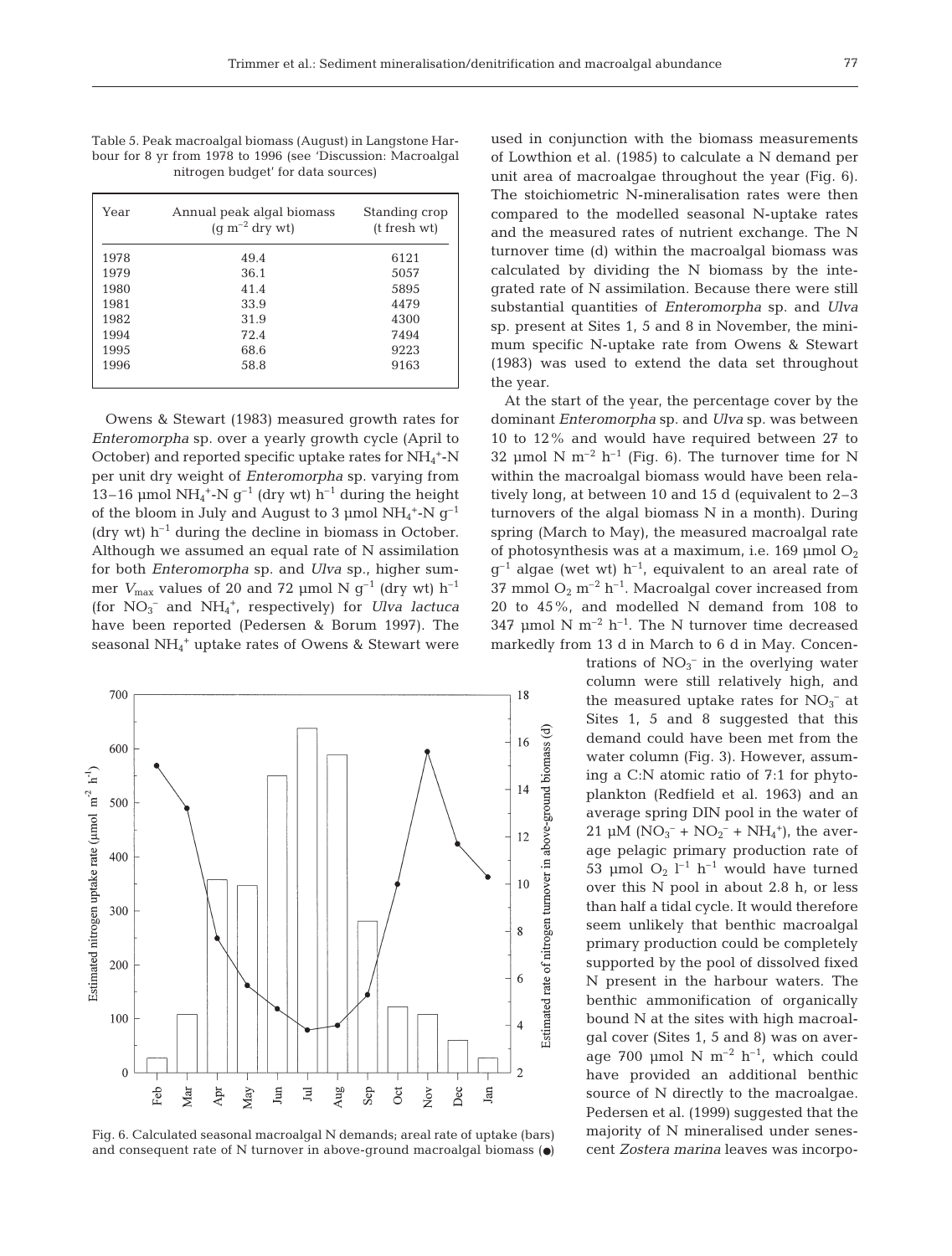rated into microbial biomass, with a resultant low efflux of  $NH_4$ <sup>+</sup> from the sediment to the overlying water. Although some of our mineralised N may have been incorporated into microbial biomass, we cannot say how much; however, the NH<sub>4</sub><sup>+</sup>-efflux data support our hypothesis; similar findings were reported by Sundbäck et al. (1990). The important point is that denitrification represented only a small sink for mineralised N.

Risgaard-Petersen et al. (1998) suggested that the uptake of NO<sub>3</sub><sup>-</sup> and NH<sub>4</sub><sup>+</sup> by *Zostera marina* leaves was light-dependent, with uptake rates for  $NO_3^-$  being diminished by a factor of 6 in the dark. The dark rates of nutrient uptake for *Enteromorpha* sp. and *Ulva* sp. were only diminished by 30% of those in the light. This ability to sequester nutrients under low-light conditions could provide a competitive edge for these opportunistic algae over other benthic macrophytes, particularly as biomass develops and competition for resources increases.

By summer (June to August), the measured macroalgal rate of photosynthesis had decreased to  $12 \mu$ mol  $O<sub>2</sub>$  $q^{-1}$  algae (wet wt) h<sup>-1</sup>, but percentage cover and N demand reached their respective maxima of 55% and 638 µmol N  $m^{-2}$  h<sup>-1</sup>. The turnover time for N reached its minimum of 4 d, clearly illustrating the continuous high demand for N by the ephemeral macroalgae, in contrast to turnover times for N in *Zostera marina* of approx. 60 d (Risgaard-Petersen et al. 1998). At this time of peak biomass and highest specific N demand, water-column concentrations of  $NO<sub>3</sub><sup>-</sup>$  and  $NH<sub>4</sub><sup>+</sup>$ reached their lowest seasonal values of 1.4 and 0.9 µM, respectively. Half-saturation constant,  $K_{\text{m}}$ , values for *Ulva lactuca* of 5  $\mu$ M for NO<sub>3</sub><sup>-</sup> and 6  $\mu$ M for NH<sub>4</sub><sup>+</sup> (Pedersen & Borum 1997) suggest that the macroalgae would be nutrient-limited with respect to the watercolumn concentrations by the height of summer; although Lapointe & Tenore (1981) suggested that *U.*  $fasciata$  could sustain maximum growth at  $NO<sub>3</sub><sup>-</sup>$  concentrations of ~1 µM. The N demand by the macroalgal mat may therefore have been met by the ammonification of organically bound N in the underlying sediments. The average calculated rate of ammonification was greatest during the summer (1873 µmol N  $m^{-2}$  $h^{-1}$ ), and although higher than the modelled N requirement (638 µmol N m<sup>-2</sup> h<sup>-1</sup>), illustrated the potential for mineralisation within the sediments. Further to this, were the peak biomass values for August 1994, 1995 and 1996 used in the model for a maximum summer value, the N demand would increase to 764–941 µmol N m–2 h–1. For a *Z. marina* bed, Risgaard-Petersen et al. (1998) suggested a similar shift in nutrient supply from pelagic dominance in April to benthic dominance in August, when concentrations of  $NO<sub>3</sub><sup>-</sup>$  and  $NH<sub>4</sub><sup>+</sup>$  were diminished in the water column.

By autumn, the measured macroalgal rate of photosynthesis had decreased to a minimal value of 2.4 µmol  $O_2$  g<sup>-1</sup> algae (wet wt) h<sup>-1</sup>. Macroalgal cover and N demand also decreased to 52–40% and 281–108 µmol  $N$   $\mathrm{m}^{-2}$   $\mathrm{h}^{-1}$ , respectively. The combined uptake of  $\mathrm{NO_3}^$ and NH4 <sup>+</sup> from the water column, measured at Sites 1, 5 and 8 (Fig. 3), could have met this decreased N demand. The turnover time for N increased again during the autumn from 5 to 16 d.

In conclusion, external inputs of nutrients to the harbours may have supported the growth of macroalgae at the start of the growing season, but the pelagic phytoplankton N demand would have subsequently restricted this supply. Nutrient concentrations fell to a seasonal low in the summer and it would seem unlikely that they were capable of supporting the summer peaks in algal biomass and rapid rates of N turnover of the algal mats. More probably, the intense recycling (ammonification) of organically bound N within the sediments coupled to a minimum loss via denitrification provided a sustained and sufficient N supply for the macroalgae.

*Acknowledgements.* This research was funded under a contract placed by the UK Environment Agency, and its predecessor organisations, with CEFAS to examine nutrient fluxes between algae, water and sediment within Langstone and Chichester Harbours. This work was part of a larger study to establish the eutrophication status of these harbours for the purposes of the Urban Waste Water Treatment Directive. We are particularly grateful for access to laboratory and constant temperature room facilities which were provided at the Agency's Southern Region Laboratories at Waterlooville.

#### LITERATURE CITED

- American Public Health Association (1976) Standard methods for the examination of water and waste water. APHA, Washington, DC
- Anderson FO, Helder W (1987) Comparison of oxygen microelectrodes, oxygen flux rate and electron transport system activity in coastal marine sediments. Mar Ecol Prog Ser 37: 259–264
- Bach SD, Thayer GW, LaCroix MW (1986) Export of detritus from eelgrass (*Zostera marina*) beds near Beaufort, North Carolina, USA. Mar Ecol Prog Ser 28:265–278
- Billen G (1978) A budget of nitrogen recycling in North Sea sediments off the Belgian coast. Estuar Coast Mar Sci 3: 79–89
- den Hartog C (1994) Suffocation of a littoral *Zostera* bed by *Enteromorpha radiata*. Aquat Bot 47:21–28
- Gamenick I, Jahn A, Vopel K, Giere O (1996) Hypoxia and sulphide as structuring factors in a macrozoobenthic community on the Baltic Sea shore: colonisation studies and tolerance experiments. Mar Ecol Prog Ser 144:75–85
- Hansen LS, Blackburn TH (1991) Aerobic and anaerobic mineralisation of organic material in marine sediment microcosms. Mar Ecol Prog Ser 75:283–291
- Harlin MM, Thorne-Miller B (1981) Nutrient enrichment of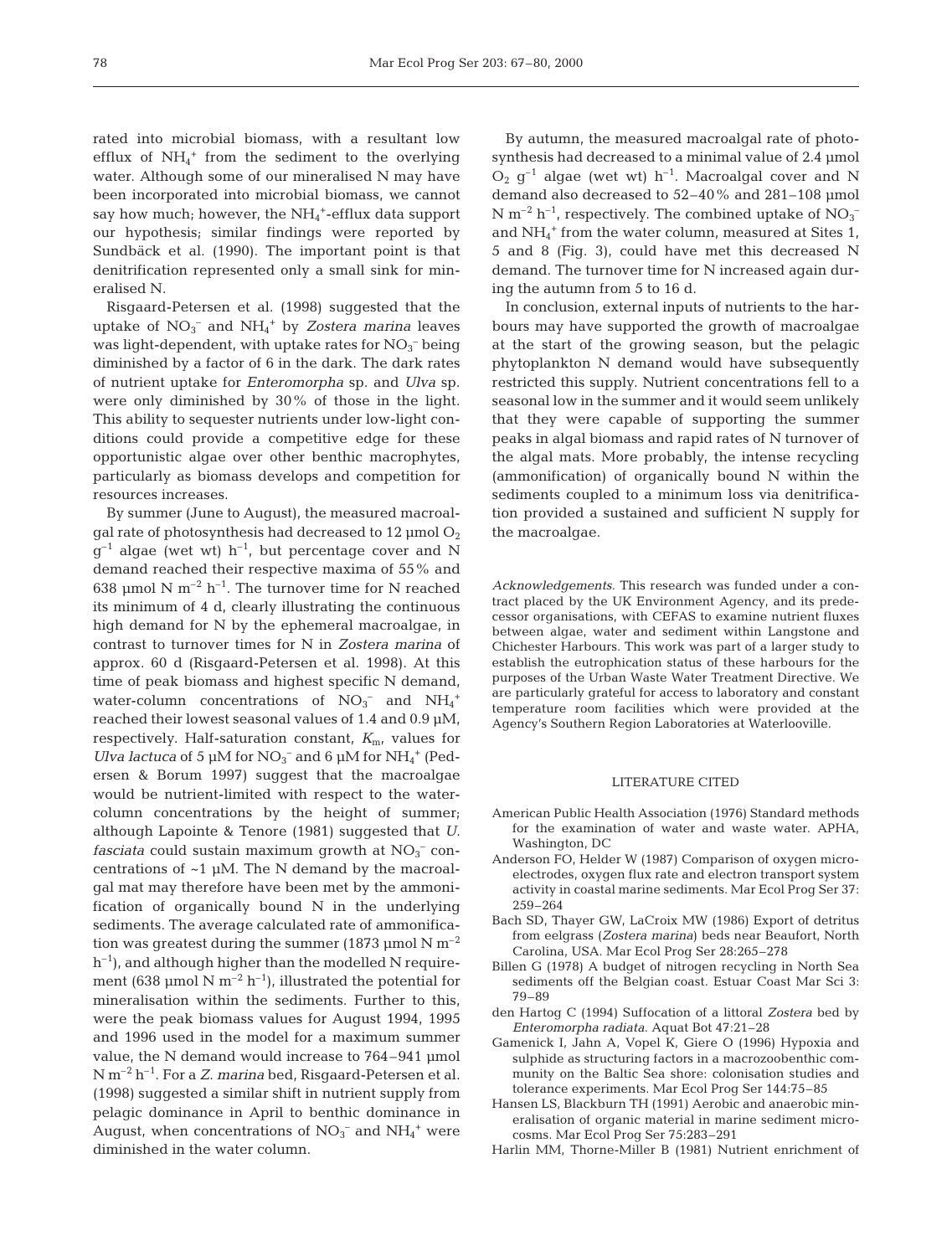seagrass beds in a Rhode Island coastal lagoon. Mar Biol 65:221–229

- Hedges JI, Stern JH (1984) Carbon and nitrogen determinations of carbonate-containing solids. Limnol Oceanogr 29: 657–663
- Henriksen K, Kemp WM (1988) Nitrification in estuarine and coastal marine sediments. In: Blackburn TH, Sørensen J (eds) Nitrogen cycling in coastal marine environments. Wiley, New York, p 207–249 (SCOPE Rep 33)
- Hopkinson CS, Wetzel RL (1982) In situ measurements of nutrient and oxygen fluxes in a coastal marine benthic community. Mar Ecol Prog Ser 10:29–35
- Jørgensen BB (1982) Mineralisation of organic matter in the sea bed—the role of sulphate reduction. Nature 296: 643–645
- Jørgensen BB, Sørensen J (1985) Seasonal cycles of  $O_2$ ,  $NO_3^$ and  $SO_4^2$ <sup>-</sup> reduction in estuarine sediments: the significance of an  $NO<sub>3</sub><sup>-</sup>$  reduction maximum in spring. Mar Ecol Prog Ser 24:65–74
- King DH, Nedwell DB (1985) The influence of nitrate concentration upon the end-products of nitrate dissimilation by bacteria in anaerobic saltmarsh sediment. FEMS Microbiol Ecol 31:23–28
- Kirk JTO (1983) Light and photosynthesis in aquatic ecosystems. Cambridge University Press, Cambridge
- Kirkwood DS (1992) Stability of solutions of nutrient salts during storage. Mar Chem 38:151–164
- Kirkwood DS (1996) Nutrients: practical notes on their determination in seawater. ICES Tech Mar Environ Sci 17
- Lapointe BE, Tenore KR (1981) Experimental outdoor studies with *Ulva fasciata* Delile. I. Interaction of light and nitrogen on nutrient uptake, growth, and biochemical composition. J Exp Mar Biol Ecol 53:135–152
- Lowthion D, Soulsby PG, Houston MCM (1985) Investigation of a eutrophic tidal basin: part 1-factors affecting the distribution and biomass of macroalgae. Mar Environ Res 15: 263–284
- Middelburg JJ, Klaver G, Nieuwenhuize J, Vlug T (1995) Carbon and nitrogen cycling in intertidal sediments near Doel, Scheldt Estuary. Hydrobiologia 311:57–69
- Middelburg JJ, Klaver G, Nieuwenhuize J, Wielemaker A, de Haas W, Vlug T, van der Nat JFWA (1996) Organic mineralisation in intertidal sediments along an estuarine gradient. Mar Ecol Prog Ser 132:157–168
- Nedwell DB, Trimmer M (1996) Nitrogen fluxes through the upper estuary of the Great Ouse, England: the role of the bottom sediments. Mar Ecol Prog Ser 142:273–286
- Nicholls DJ, Tubbs CR, Haynes FN (1981) The effect of green algal mats on intertidal macrobenthic communities and their predators. Kiel Meeresforsch 5:511–520
- Nielsen LP (1992) Denitrification in sediment determined from nitrogen isotope pairing. FEMS Microbiol Ecol 86: 357–362
- Ogilvie B, Nedwell DB, Harrison RM, Robinson A, Sage A (1997) High nitrate, muddy estuaries as nitrogen sinks: the nitrogen budget of the River Colne estuary (United Kingdom). Mar Ecol Prog Ser 150:217–228
- Owens NJP, Stewart WDP (1983) *Enteromorpha* and the cycling of nitrogen in a small estuary. Estuar Coast Shelf Sci 17:287–296
- Peckol P, Rivers JS (1996) Contribution by macroalgal mats to primary production of a shallow embayment under high and low nitrogen loading rates. Estuar Coast Shelf Sci 43: 311–325
- Peckol P, DeMeo-Anderson B, Rivers J, Valiela I, Maldonado M, Yates J (1994) Growth, nutrient uptake capacities and tissue constituents of the macroalgae *Cladophora vaga-*

*bunda* and *Gracilaria tikvahiae* related to site-specific nitrogen loading rates. Mar Biol 121:175–185

- Pedersen AGU, Bernsten J, Lomstein BA (1999) The effect of eelgrass decomposition on sediment carbon and nitrogen cycling: a controlled laboratory experiment. Limnol Oceanogr 44:1978–1992
- Pedersen MF, Borum J (1997) Nutrient control of estuarine macroalgae: growth strategy and the balance between nitrogen requirements and uptake. Mar Ecol Prog Ser 161: 155–163
- Redfield AC, Ketchum BH, Richards FA (1963) The influence of organisms on the composition of seawater. In: Hill MN (ed) The sea, Vol 2. Intersciences, London, p 26–77
- Richards FA, Cline JD, Broenkow WW, Atkinson LP (1965) Some consequences of the decomposition of organic matter in Lake Nitinat, an anoxic fjord. Limnol Oceanogr Suppl 10:R185–201
- Risgaard-Petersen N, Dalsgaard T, Rysgaard S, Christensen P B, Borum J, McGlathery K, Nielsen LP (1998) Nitrogen balance of a temperate eelgrass *Zostera marina* bed. Mar Ecol Prog Ser 174:281–291
- Robinson AD, Nedwell DB, Harrison RM, Ogilvie BG (1998) Hypernutrified estuaries as sources of  $N_2O$  emission to the atmosphere: the estuary of the River Colne, Essex, UK. Mar Ecol Prog Ser 164:59–71
- Rysgaard S, Christensen PB, Nielsen LP (1995) Seasonal variation in nitrification and denitrification in estuarine sediment colonised by benthic microalgae and bioturbating infauna. Mar Ecol Prog Ser 126:111–121
- Rysgaard S, Risgaard-Petersen N, Sloth NP (1996) Nitrification, denitrification, and nitrate ammonification in sediments of 2 coastal lagoons in Southern France. Hydrobiologia 329:133–141
- Schlegel HG (1975) Mechanisms of chemoautotrophy. In: Kinne O (ed) Marine ecology, Vol 2. John Wiley, London, p 9–60
- Seitzinger S, Nixon S, Pilson MEQ, Burke S (1980) Denitrification and  $N_2O$  production in near-shore marine sediments. Geochim Cosmochim Acta 44:1853–1860
- Sloth NP, Blackburn H, Hansen LS, Risgaard-Petersen N, Lomstein BA (1995) Nitrogen cycling in sediments with different organic loading. Mar Ecol Prog Ser 116:163–170
- Sokal RR, Rohlf JF (1995) Biometry. The principles and practice of statistics in biological research, 3rd edn. Freeman & Co, New York
- Sørensen J, Tiedje JM, Firestone RB (1980) Inhibition by sulphide of nitric and nitrous oxide reduction by denitrifying *pseudomonas fluorescens*. Appl Environ Microbiol 39: 105–108
- Soulsby PG, Lowthion D, Houston M (1982) Effects of macroalgal mats on the ecology of intertidal mudflats. Mar Pollut Bull 13:162–166
- Sundbäck K, Jönsson B, Nilsson P, Lindström I (1990) Impact of accumulating drifting macroalgae on a shallow-water sediment system: an experimental study. Mar Ecol Prog Ser 58:261–274
- Tait RV (1981) Elements of marine ecology, 3rd edn. Butterworths, London
- Trimmer M, Nedwell DB, Sivyer D, Malcolm SJ (1998) Nitrogen fluxes through the lower estuary of the Great Ouse, England: the role of the bottom sediments. Mar Ecol Prog Ser 163:109–124
- Tubbs CR, Tubbs JM (1983) Macroalgal mats in Langstone Harbour, Hampshire, England. Mar Pollut Bull 14: 148–149
- Twilley RR, Kemp MW, Staver KW, Stevenson JC, Boynton WR (1985) Nutrient enrichment of estuarine submersed